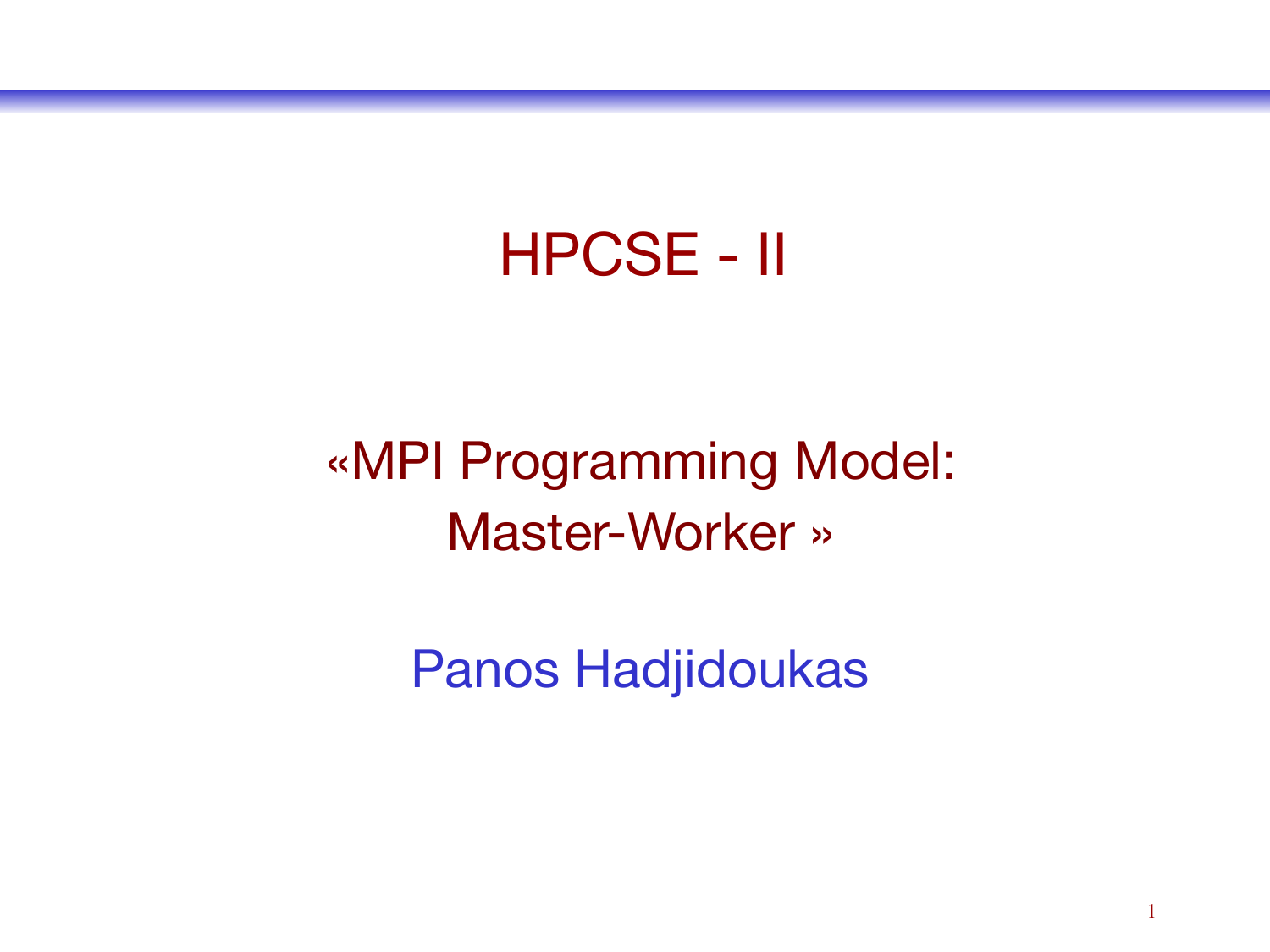# **Outline**

- Hands-on: Task queue in OpenMP
- MPI recap: probing messages
- Hands-on: Task queue in MPI (master-worker)
- Hands-on: MPI server threads and OpenMP tasks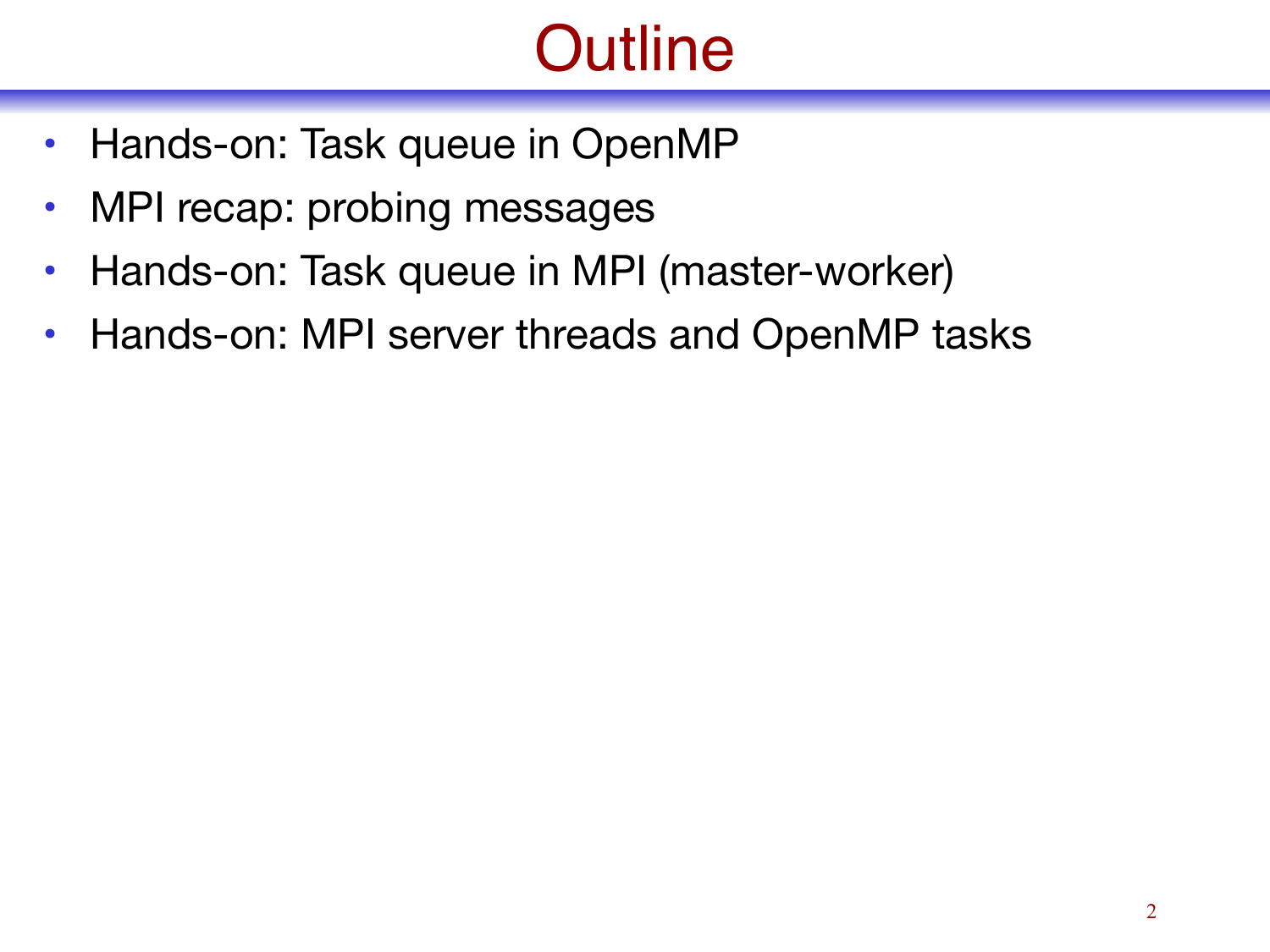## I. Sequential Code

```
void task(double *x, double *y) {
      *y = x[0]+x[1];}
```

```
int main(int argc, char *argv[]) {
      double result[100];
```

```
for (int i=0; i<100; i++) {
   double d[2];
   d[0] = dr and 48();
   d[1] = dr and 48();
   task(d, &result[i]);
}
```

```
/* print results */
return 0;
```
}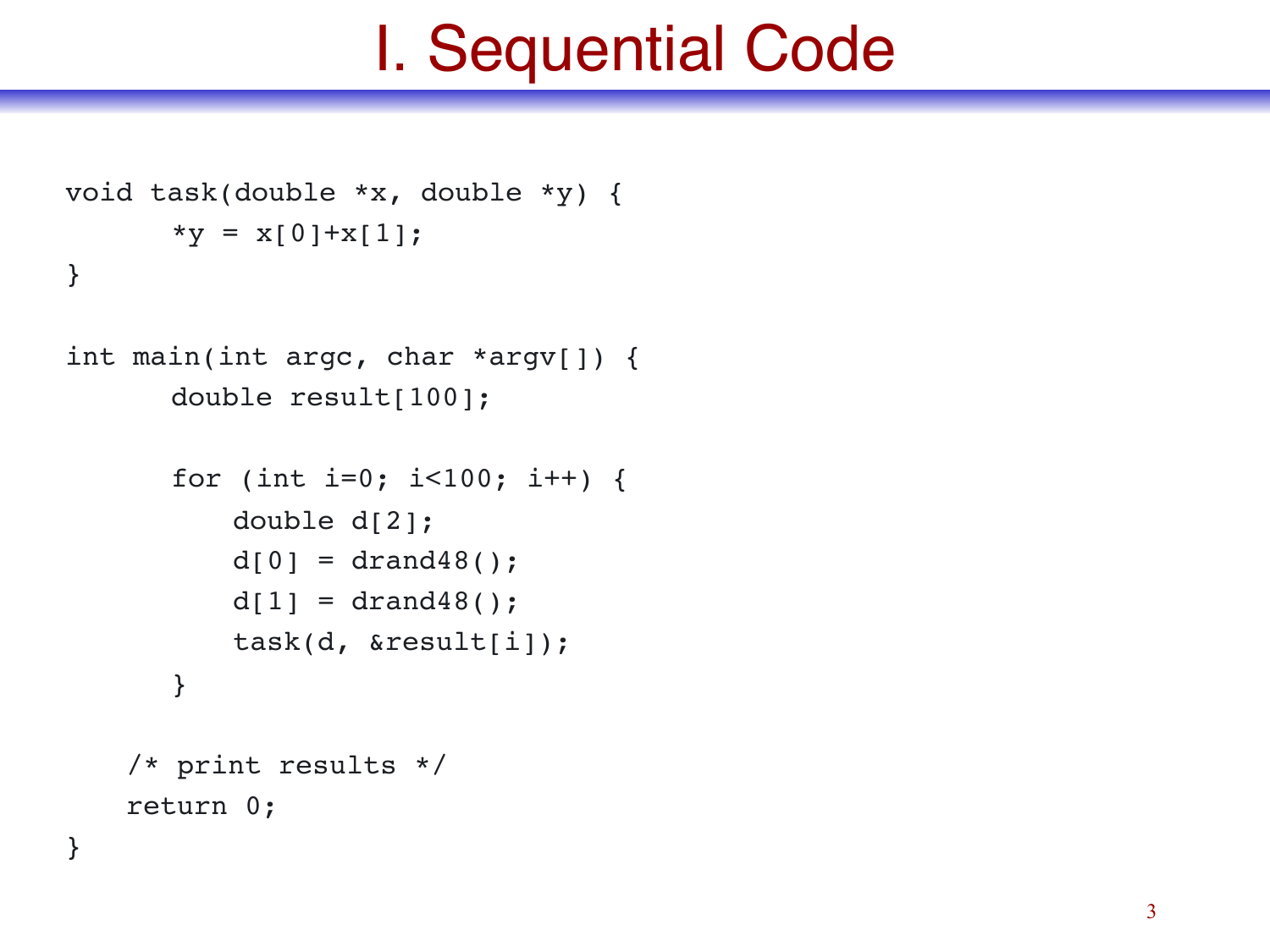## OpenMP Code

```
void task(double *x, double *y) { *y = x[0] + x[1]; }
int main(int argc, char *argv[]) {
     double result[100];
     #pragma omp parallel
     #pragma omp single nowait
     {
        for (int i=0; i<100; i++) {
            double d[2];
            d[0] = drand48();
            d[1] = drand48();
            #pragma omp task firstprivate(d, i) shared(result)
            {
              task(d, &result[i]);
            }
         }
        #pragma omp taskwait
        /* print results */
     }
   return 0;
} 4
```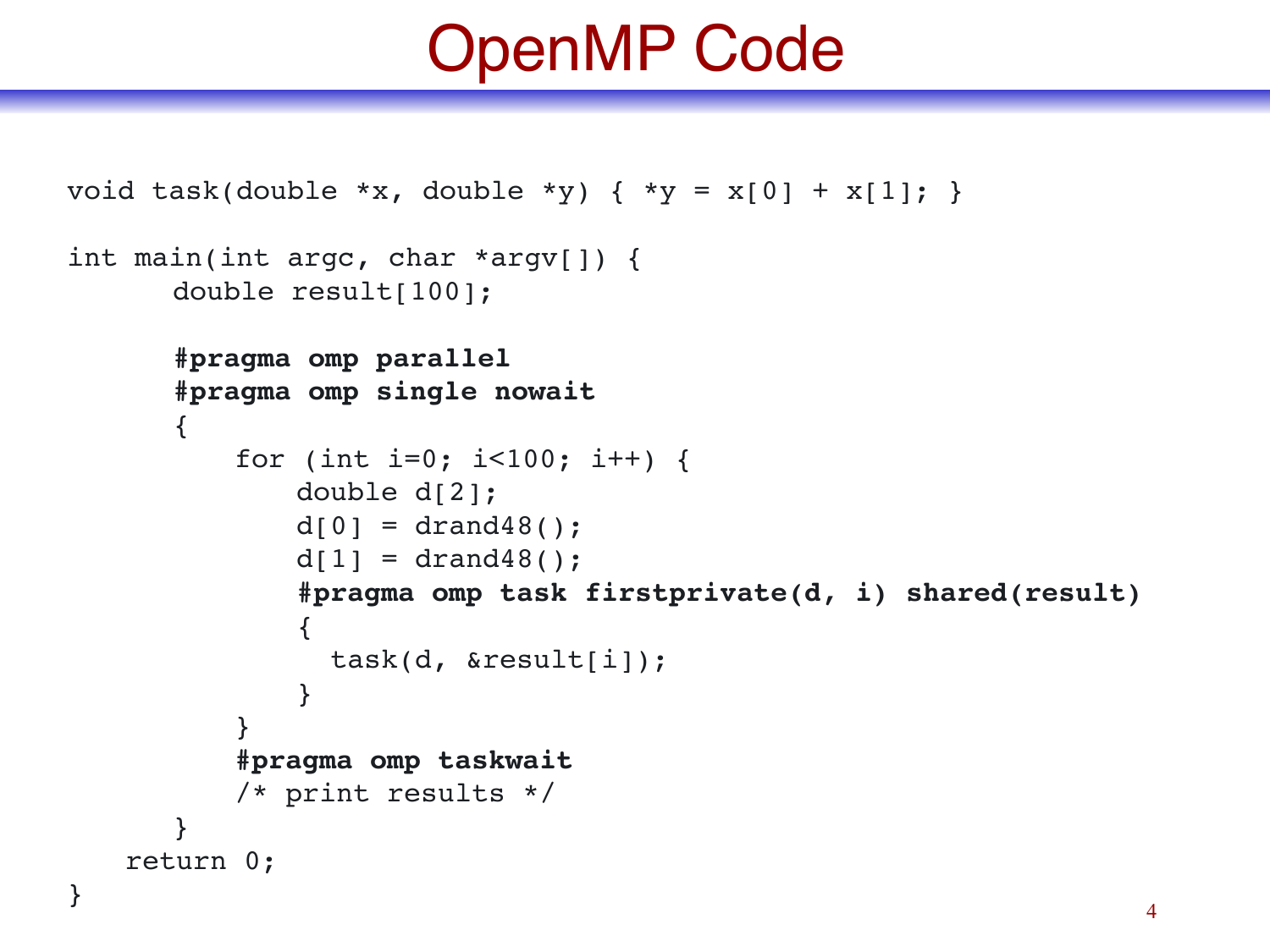## OpenMP + Task Queue (1/4)

```
#include <stdio.h>
#include <stdlib.h>
#include <unistd.h>
#include <omp.h>
void master();
void worker();
int main(int argc, char *argv[])
{
int myrank;
#pragma omp parallel
{
    myrank = omp_get_thread_num();
    if (myrank == 0) {
        master();
    } else {
        worker();
     }
}
return 0;
}
```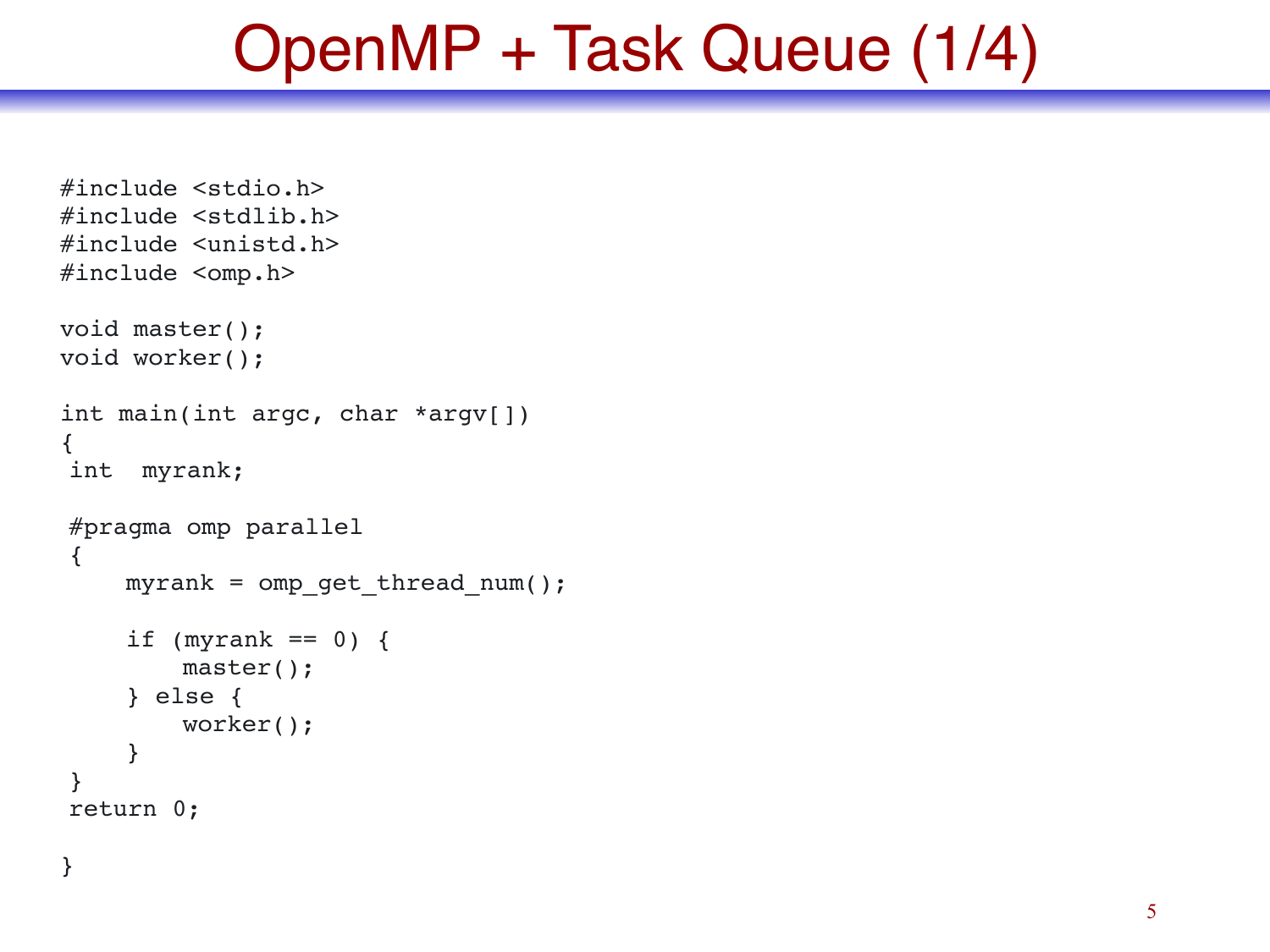## OpenMP + Task Queue (2/4)

```
typedef struct work_s
{
int pos;
double x[2];
double y;
} work_t;
work t *workarray;
int work_id, nworks;
void init_work(int n)
{
int i;
#pragma omp critical
{
workarray = malloc(n*sizeof(work t));
work id = 0;nworks = n;
srand48(1);
for (i = 0; i < n; i++) {
    workarray[i].pos = i;workarray[i].x[0] = drag48();
    workarray[i].x[1] = \text{drand48}();
}
}
```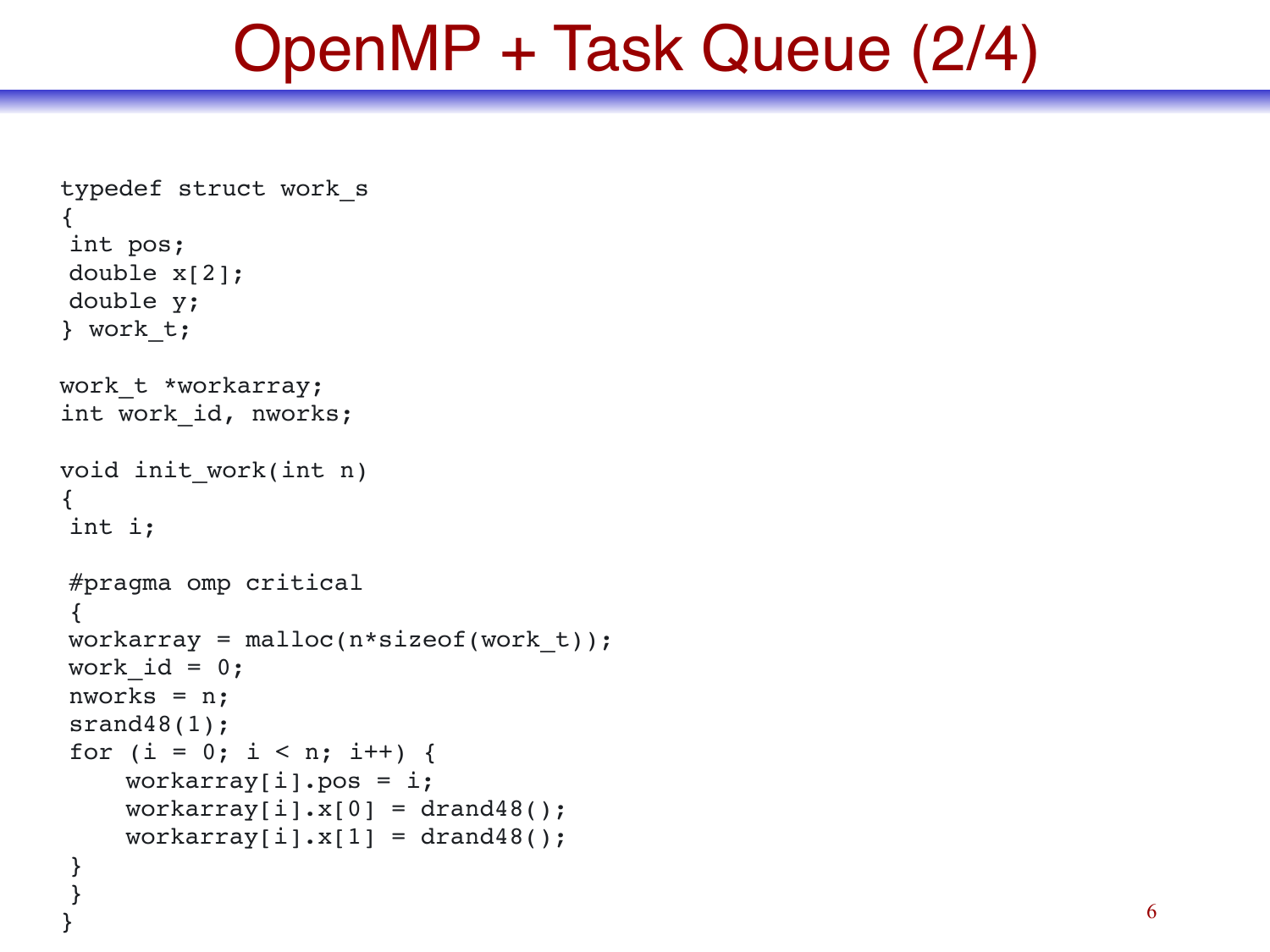## OpenMP + Task Queue (3/4)

```
work t *get next work request()
{
int local work id;
#pragma omp critical
\{local work_id = work_id++;}
if (local work id >= nworks) return NULL;
work t *w = \text{workarray}[\text{local work id}];return w;
}
void print_work()
{
int i;
int n = nworks;
for (i = 0; i < n; i++) {
   printf("work[%d]: %f %f -> %f\n", i, workarray[i].x[0], workarray[i].x[1], 
workarray[i].y);
}
} 7
```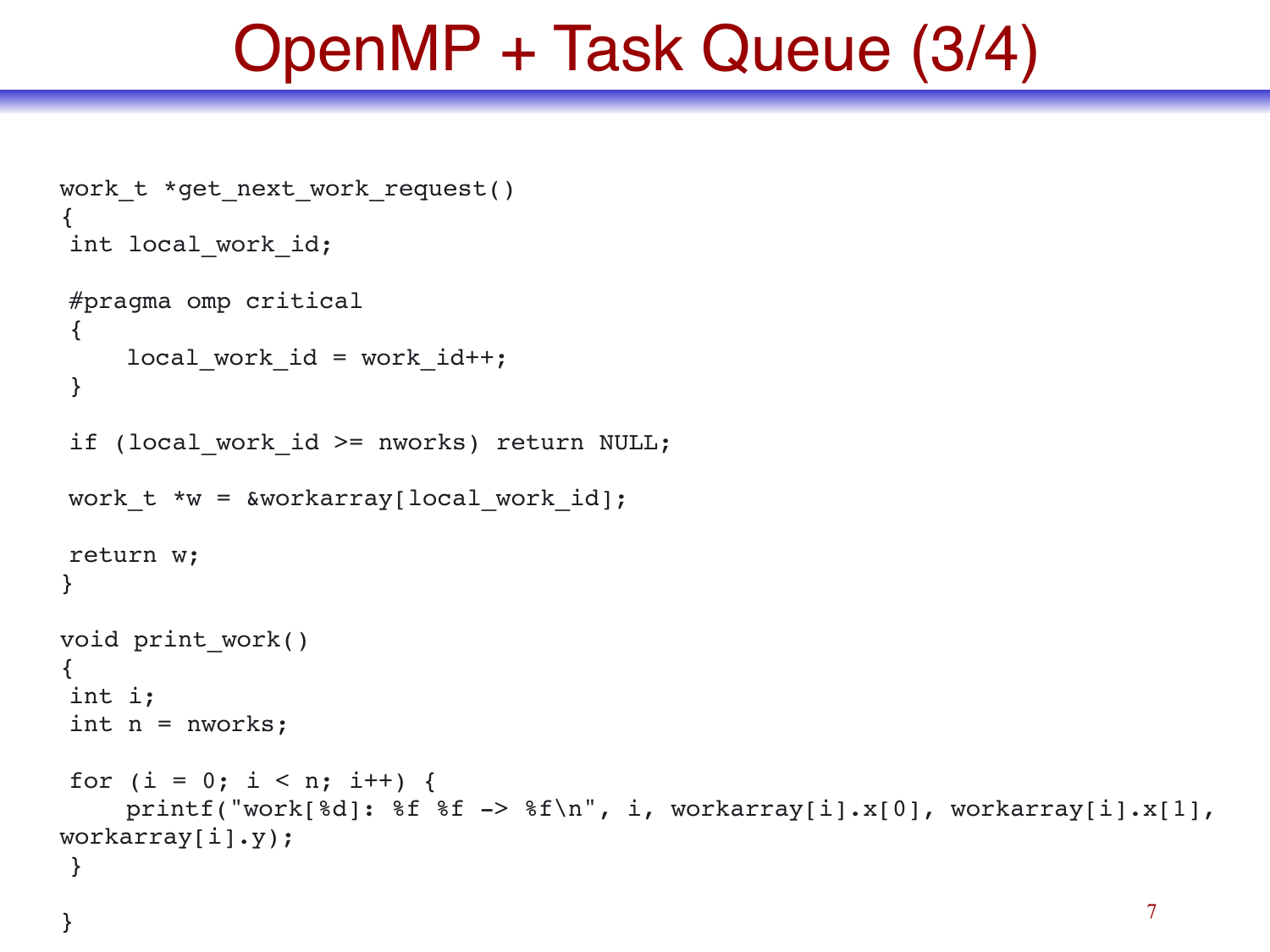## OpenMP + Task Queue (4/4)

```
void master()
{
init work(10);
worker();
/* Print the results */
print_work();
}
void worker()
{
work t *work;
#pragma omp barrier
work = get next work request();
while (work != NULL)
 {
    work \rightarrow y = work \rightarrow x[0] + work \rightarrow x[1];
    sleep(1);
    printf("result of work %d on %d : %f\n", work->pos, omp get thread num(), work->y);
    work = get next work request();
 }
#pragma omp barrier
} 8
```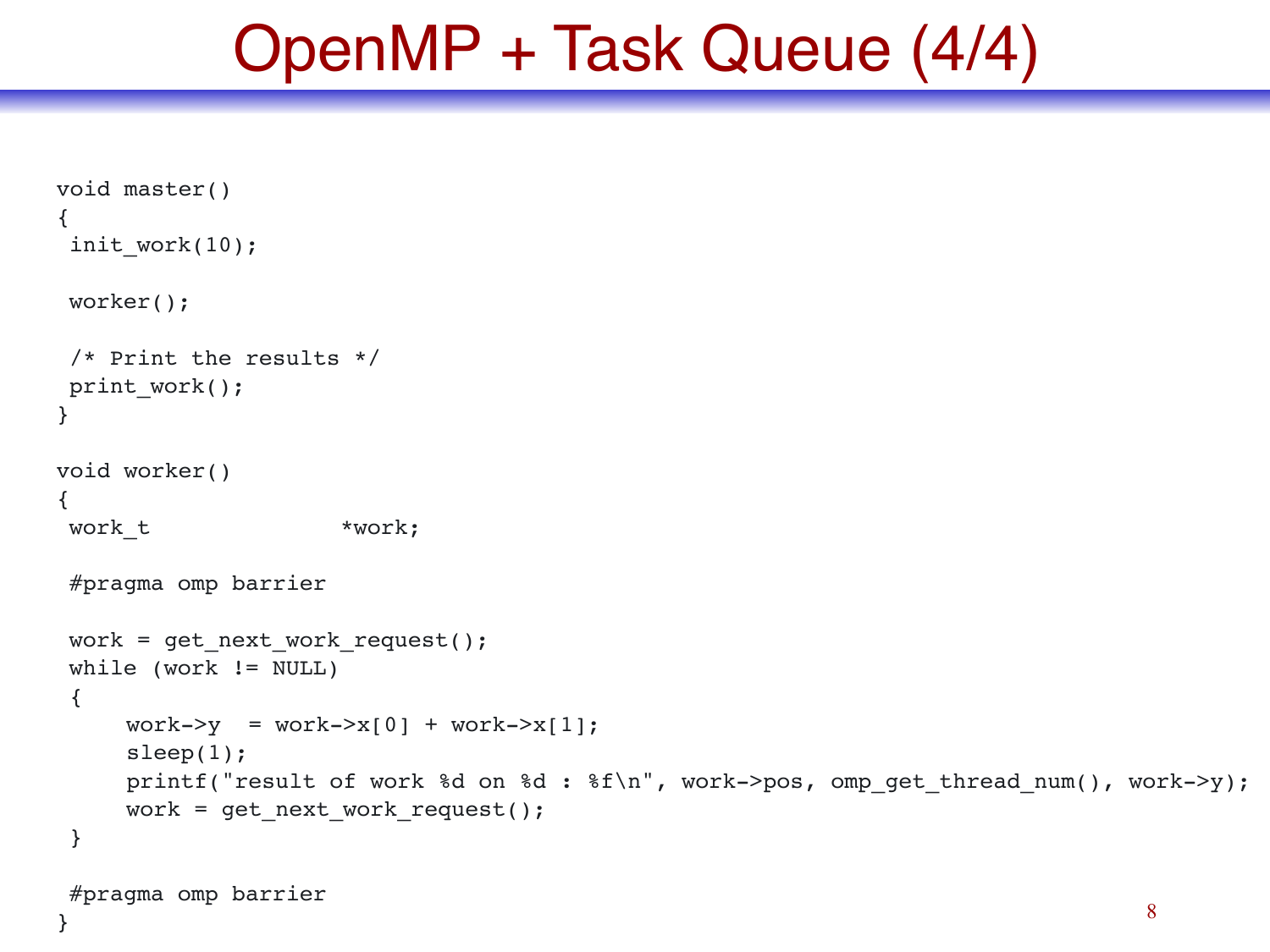## II. Probing for messages

Instead of directly receiving you can probe whether a message has arrived:

```
int MPI Probe(int source, int tag, MPI Comm comm, MPI Status *status)
// wait for a matching message to arrive
int MPI Iprobe(int source, int tag, MPI Comm comm, int *flag, MPI Status *status)
// check if a message has arrived. 
// flag is nonzero if there is a message waiting
```
int MPI Get count (MPI Status \*status, MPI Datatype datatype, int\* count) // gets the number of elements in the message waiting to be received

• The MPI Status object can be queried for information about the message:

```
MPI Status status;
int count;
// wait for a message
MPI_Probe(MPI_ANY_SOURCE, MPI_ANY_TAG, &status);
std::cout << "A message is waiting from " << status->MPI_SOURCE
         << "with tag " << status->MPI_TAG;
// get the element count
MPI_Get_count(&status, MPI_INT, &count)
std:: cout << "and assuming it contains ints there are " << count << "elements";
```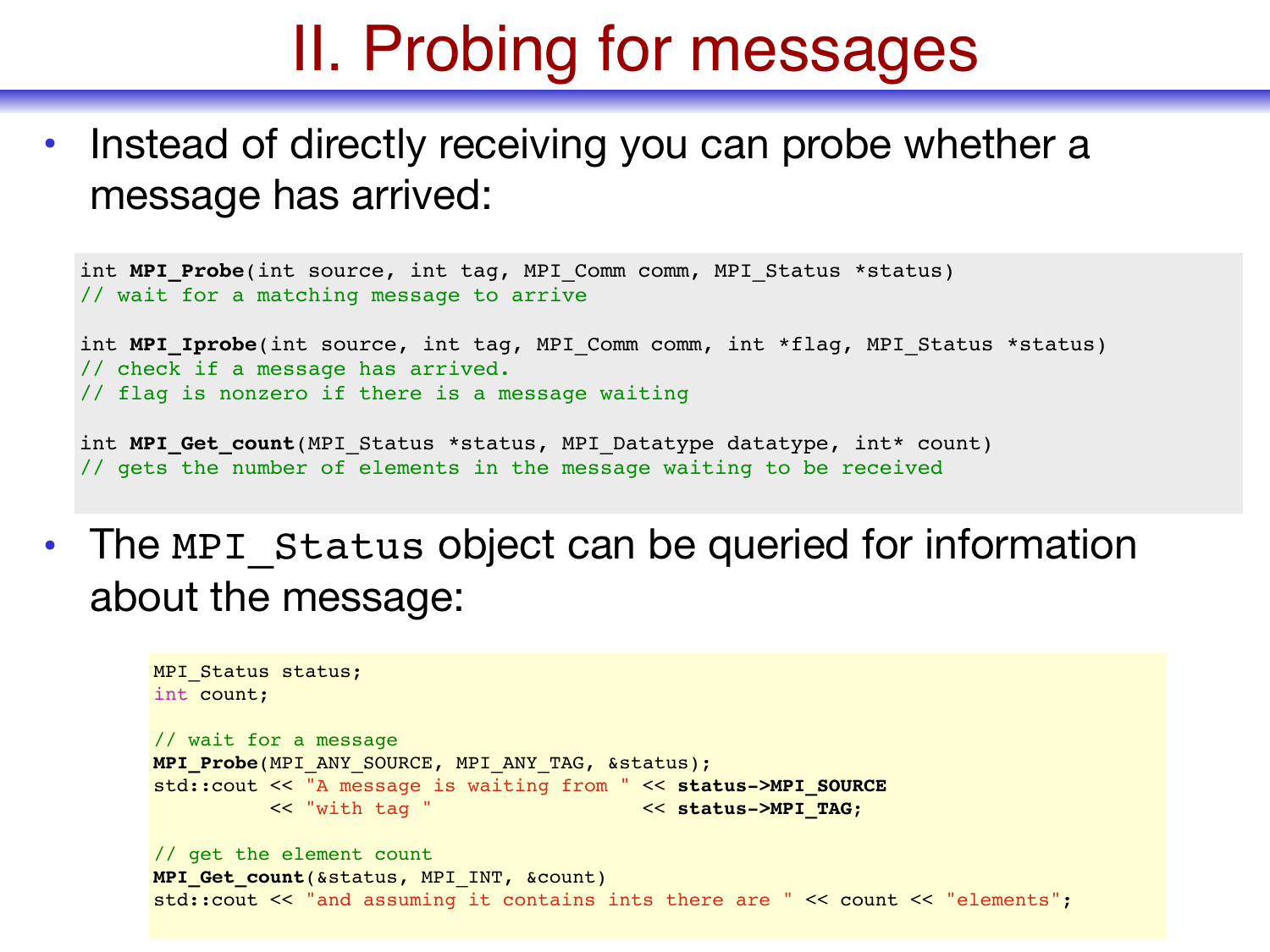## MPI\_Status and MPI\_Recv

• Looking into mpi.h:

typedef struct MPI\_Status { int count lo: int count\_hi\_and\_cancelled; int MPI\_SOURCE; int MPI\_TAG; int MPI\_ERROR; } MPI Status;

**Example** 

```
 int tag=99; 
if(num==0) {
   MPI_Send(ds, N, MPI_CHAR, 1, tag, MPI_COMM_WORLD); 
 } 
 else { 
  MPI_Recv(dr, N, MPI_CHAR, 0, tag, MPI_COMM_WORLD, &status);
  int count; 
  MPI_Get_count(&status, MPI_CHAR, &count); 
 print('status.MPI-SOURCE = %d, status.MPI TAG= %d, count = %d\nstatus.MPI SOURCE, status.MPI TAG, count);
 }
```
**Output** 

```
$ mpicc -o status0 status0.cpp
$ mpirun -l -n 2 ./status0 1024
[1] status.MPI SOURCE = 0, status.MPI TAG = 99, count = 1024
```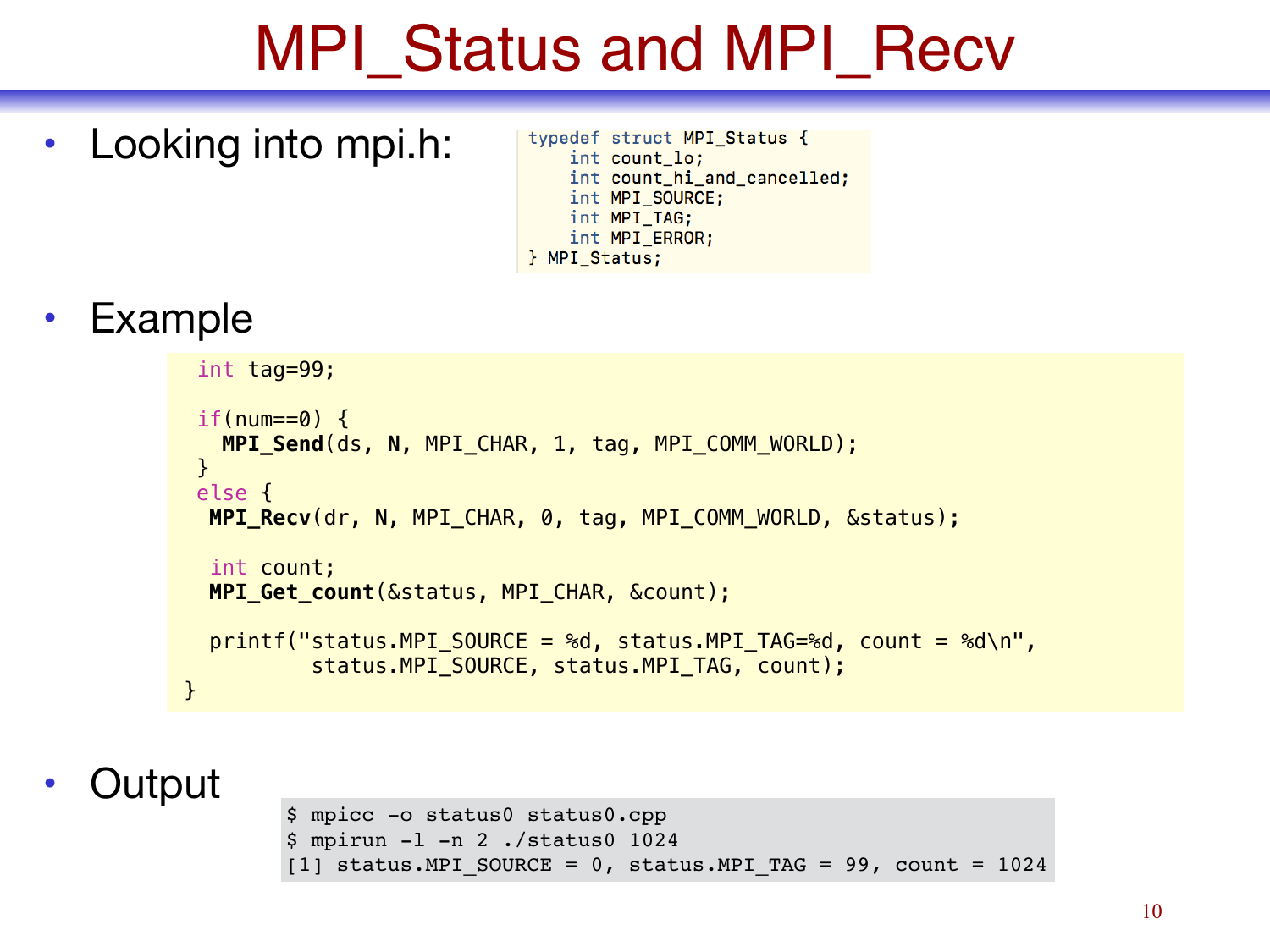# MPI\_Status and MPI\_Recv

• Consider the following code (same as before):

```
 int tag=99; 
if(num==0) {
   MPI_Send(ds, N, MPI_CHAR, 1,tag, MPI_COMM_WORLD);
 } 
 else { 
  MPI_Recv(dr, N, MPI_CHAR, 0, tag, MPI_COMM_WORLD, &status);
  int count; 
  MPI_Get_count(&status, MPI_CHAR, &count);
  print('status.MPI-SOURCE = %d, status.MPI TAG= %d, count = %d\nstatus.MPI SOURCE, status.MPI TAG, count);
 }
```
- What will happen if:
	- 1. Rank 0 sends less data?

(or, equivalently, rank 1 asks for more data)?

2. Rank 0 sends more data?

(or, equivalently, rank 1 asks for less data?)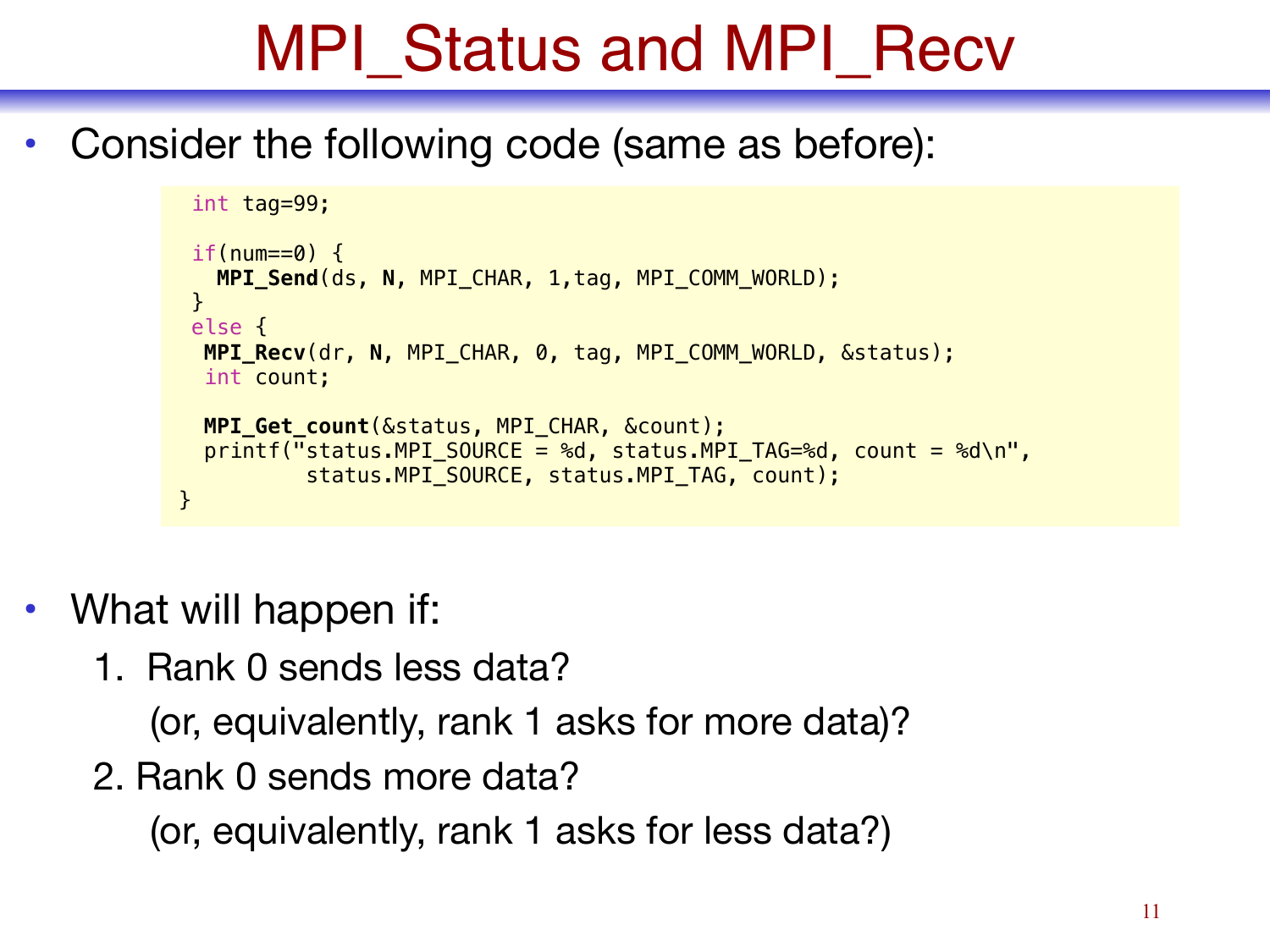## MPI\_Status and MPI\_Recv

• Case 1: rank 0 sends N/2, rank 1 asks for N

```
 int tag=99; 
if(num==0) {
    MPI_Send(ds, N/2, MPI_CHAR, 1, tag, MPI_COMM_WORLD); 
 } 
 else { 
   MPI_Recv(dr, N, MPI_CHAR, 0, tag, MPI_COMM_WORLD, &status);
   int count; 
   MPI_Get_count(&status, MPI_CHAR, &count); 
  printf("status.MPI SOURCE = %d, status.MPI TAG=%d, count = %d\n",
          status.MPI SOURCE, status.MPI TAG, count);
 }
```
\$ mpirun -l -n 2 ./status0\_less 1024 [1] status.MPI SOURCE = 0, status.MPI TAG = 99, count = 512

• Case 2: rank 0 sends N, rank 1 asks for N/2

```
$ mpirun -l -n 2 ./status0_more 1024
[1] status.MPI SOURCE = 0, status.MPI TAG = 99, count = 512
[1] Fatal error in MPI Recv: Message truncated, error stack:
[1] MPI_Recv(200).....................: MPI_Recv(buf=0x7fe9a8002600, count=512, 
MPI CHAR, src=0, tag=99, MPI COMM WORLD, status=0x7fff55005968) failed
[1] MPIDI CH3U Receive data found(131): Message from rank 0 and tag 99 truncated; 1024
bytes received but buffer size is 512
```
#### How can we deal with incoming messages of unknown size?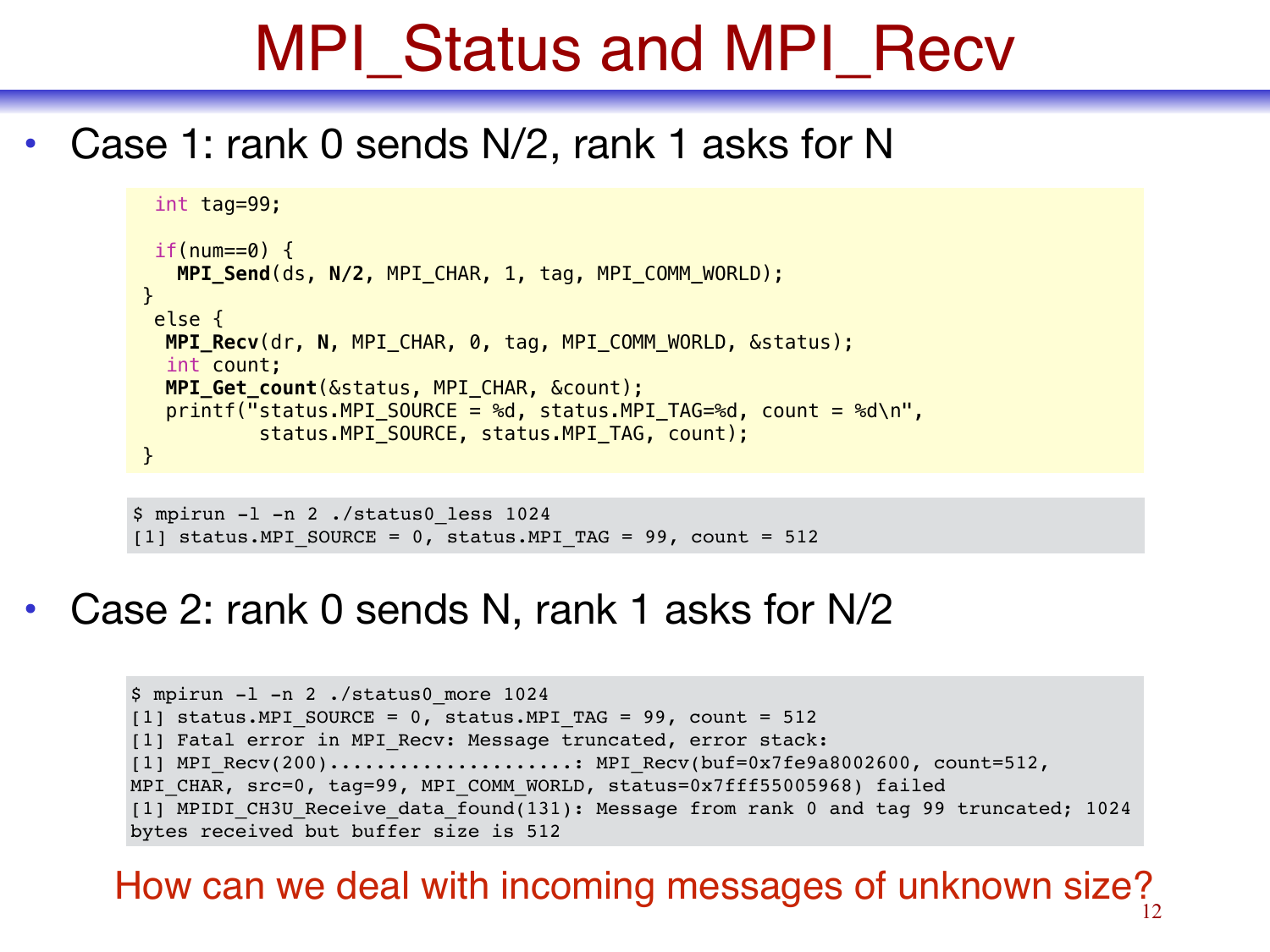## Answer: MPI\_Status and MPI\_Probe

status1.c

• Solution 1: Probe, get count, and then receive

```
 int tag=99; 
 if(num==0) {
   MPI_Send(ds, N/2, MPI_CHAR, 1, tag, MPI_COMM_WORLD); 
  } 
 else {
  MPI_Probe(0, tag, MPI_COMM_WORLD, &status); 
  int count; 
  MPI_Get_count(&status, MPI_CHAR, &count); 
  printf("status.MPI SOURCE = %d, status.MPI TAG=%d, count = %d\n",
          status.MPI SOURCE, status.MPI TAG, count);
  MPI_Recv(dr, count, MPI_CHAR, 0, tag, MPI_COMM_WORLD, &status); 
 }
```
• Solution 2: Probe, get source+tag+count, and then receive

```
 int tag=99; 
if(num==0) {
  MPI_Send(ds, N/2, MPI_CHAR, 1, tag, MPI_COMM_WORLD); 
 } 
 else {
  MPI_Probe(MPI_ANY_SOURCE, MPI_ANY_TAG, MPI_COMM_WORLD, &status); 
  int count; 
  MPI_Get_count(&status,MPI_CHAR,&count); 
  printf("status.MPI SOURCE = %d, status.MPI TAG = %d, count = %d\n",
               status.MPI_SOURCE, status.MPI_TAG, count);
  MPI_Recv(dr,count, MPI_CHAR, status.MPI_SOURCE, status.MPI_TAG, MPI_COMM_WORLD,&status);
 }
                                                                        increased flexibility
                                                                                    status2.c
```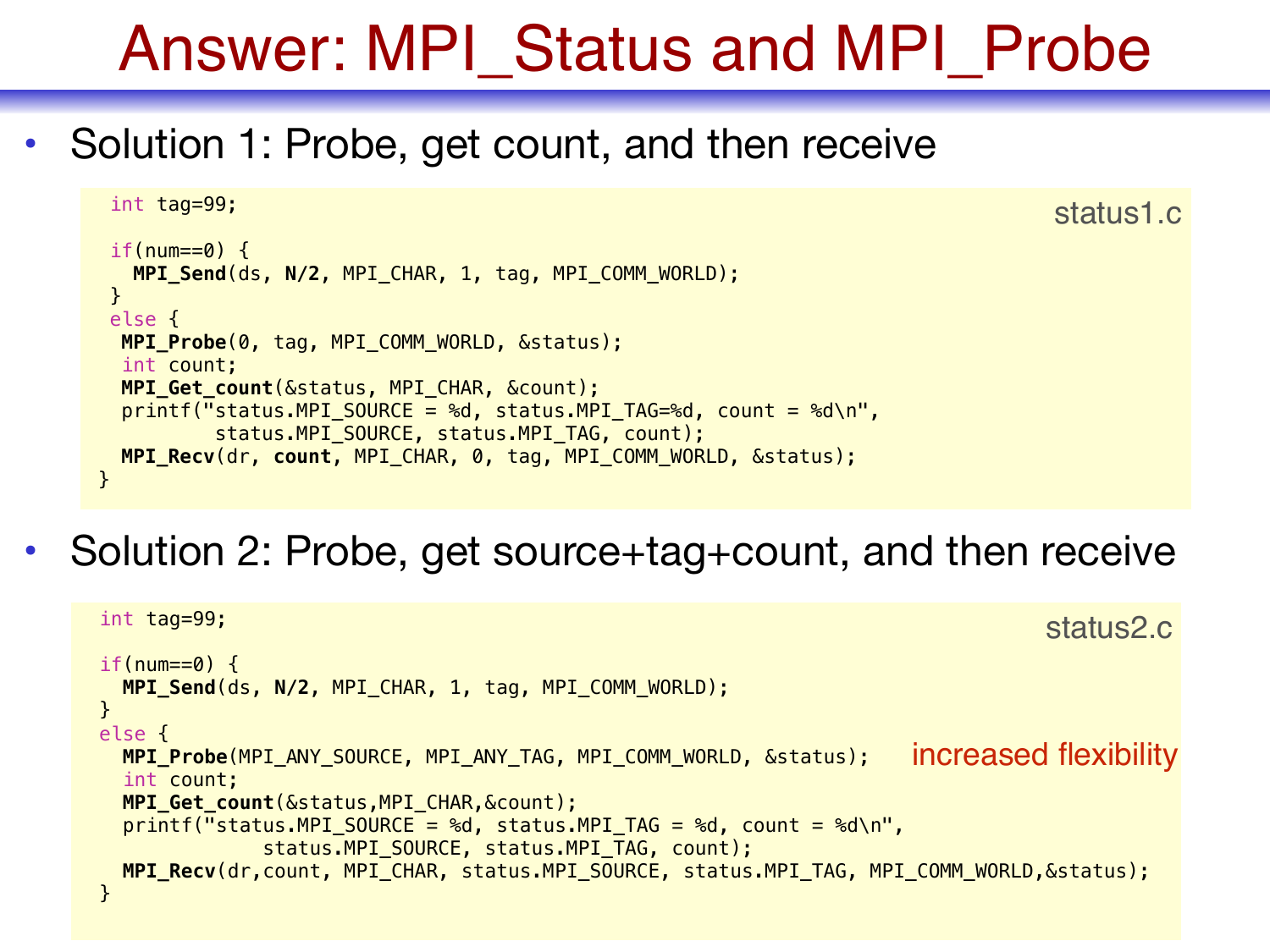## Example: Sending data of dynamic size

- In the following example, rank 0 allocates, initializes and finally sends N elements to rank 1
	- N is chosen randomly at runtime
	- The max size is predefined (MAX N)

```
int MAX N = 100; // max number of elements
int N;
if (rank == 0) {
   N = 1rand48()%MAX N;
   double *x = (double *) called (1, N * size of (double));init data(x, N);
   MPI_Send(x, N, MPI_DOUBLE, 1, 123, MPI_COMM_WORLD);
}
if (rank == 1) {
   double *y = (double *)calloc(1, MAX N*sizeof(double));MPI_Recv(y, MAX_N, MPI_DOUBLE, 0, 123, MPI_COMM_WORLD, &status);
   MPI_Get_count(&status, MPI_DOUBLE, &N);
   print data(y, N);
}
                                                                   dynamic1.c
```
#### Rank 1 allocates and asks for MAX\_N elements. Can we avoid this?

Based on:<http://mpitutorial.com/tutorials/dynamic-receiving-with-mpi-probe-and-mpi-status/>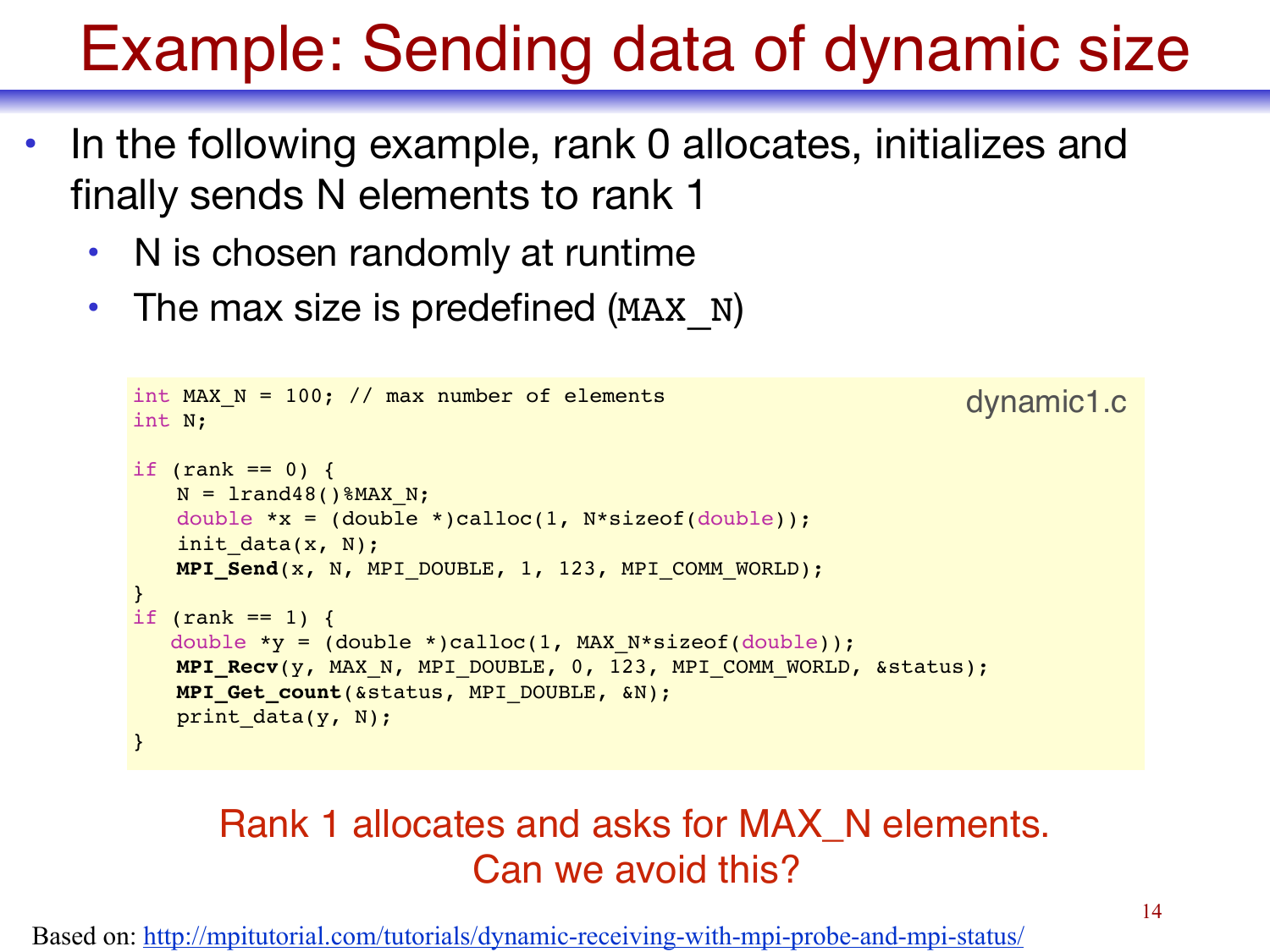# Using MPI\_Probe

• Get the number of elements, allocate and receive

```
int MAX N = 100;
int N;
if (rank == 0) {
   N = 1rand48()%MAX N;
   double *x = (double *)calloc(1, N*sizeof(double));init data(x, N);
   MPI_Send(x, N, MPI_DOUBLE, 1, 123, MPI_COMM_WORLD);
}
if (rank == 1) {
   MPI_Probe(0, 123, MPI_COMM_WORLD, &status);
   MPI_Get_count(&status, MPI_DOUBLE, &N);
   double *y = (double *) calloc(1, N*sizeof(double));MPI_Recv(y, N, MPI_DOUBLE, 0, 123, MPI_COMM_WORLD, &status);
   print data(y, N);
}
```
#### How can we do this without using MPI\_Probe?

dynamic2.c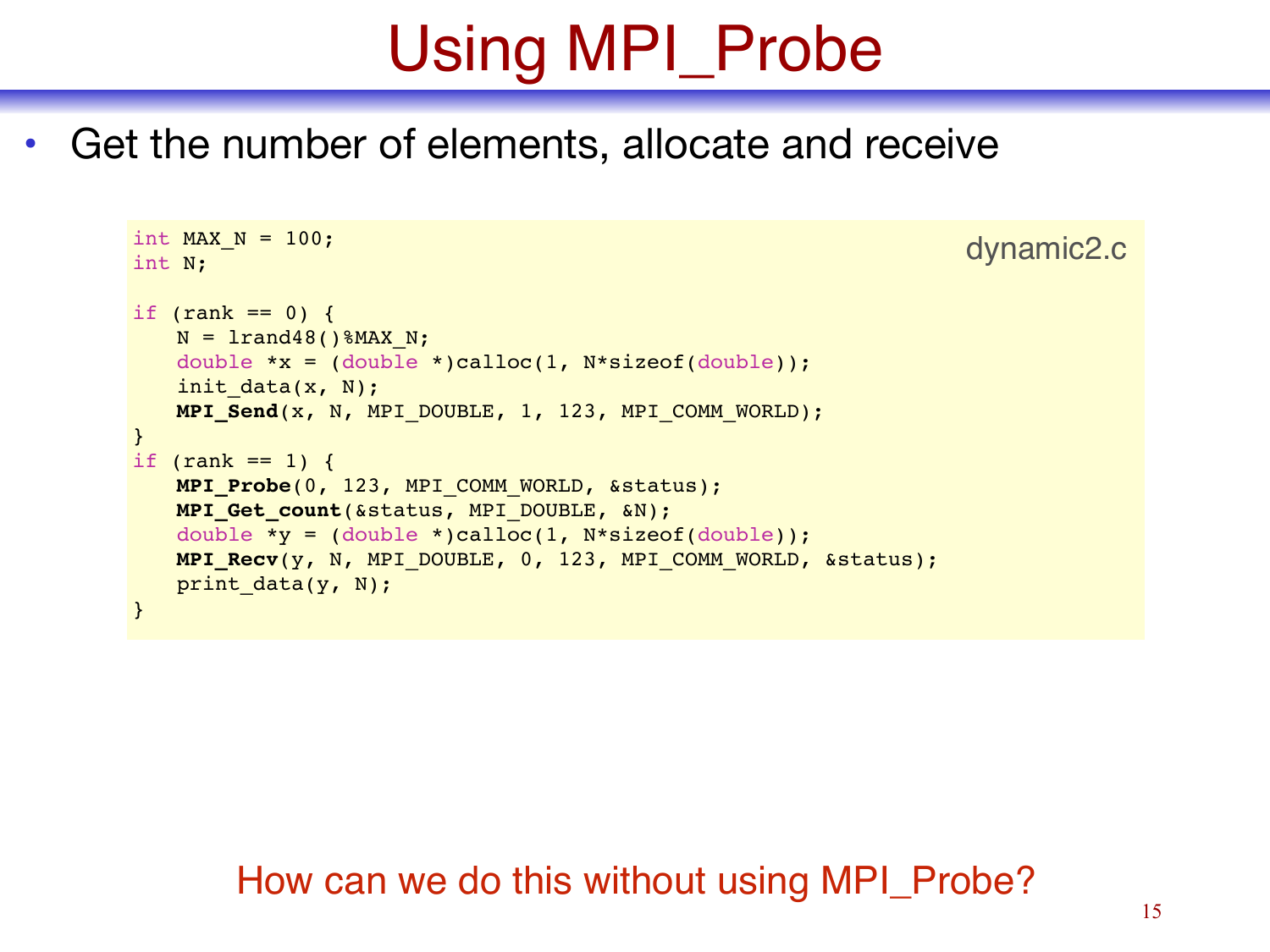## Sending Count (# Elements)

• Use an extra message to send first the size and then the elements

```
int MAX N = 100;
int N;
if (rank == 0) {
   N = 1rand48()%MAX N;
   double *x = (double *)calloc(1, N*sizeof(double));init data(x, N);
   MPI Send(&N, 1, MPI INT, 1, 123, MPI COMM WORLD);
   MPI_Send(x, N, MPI_DOUBLE, 1, 124, MPI_COMM_WORLD);
}
if (rank == 1) {
    MPI_Recv(&N, 1, MPI_INT, 0, 123, MPI_COMM_WORLD, &status);
   double *y = (double *)calloc(1, N*sizeof(double);
   MPI_Recv(y, N, MPI_DOUBLE, 0, 124, MPI_COMM_WORLD, &status);
   print data(y, N);
}
                                                                  dynamic3.c
```
#### What if we do not know the data type?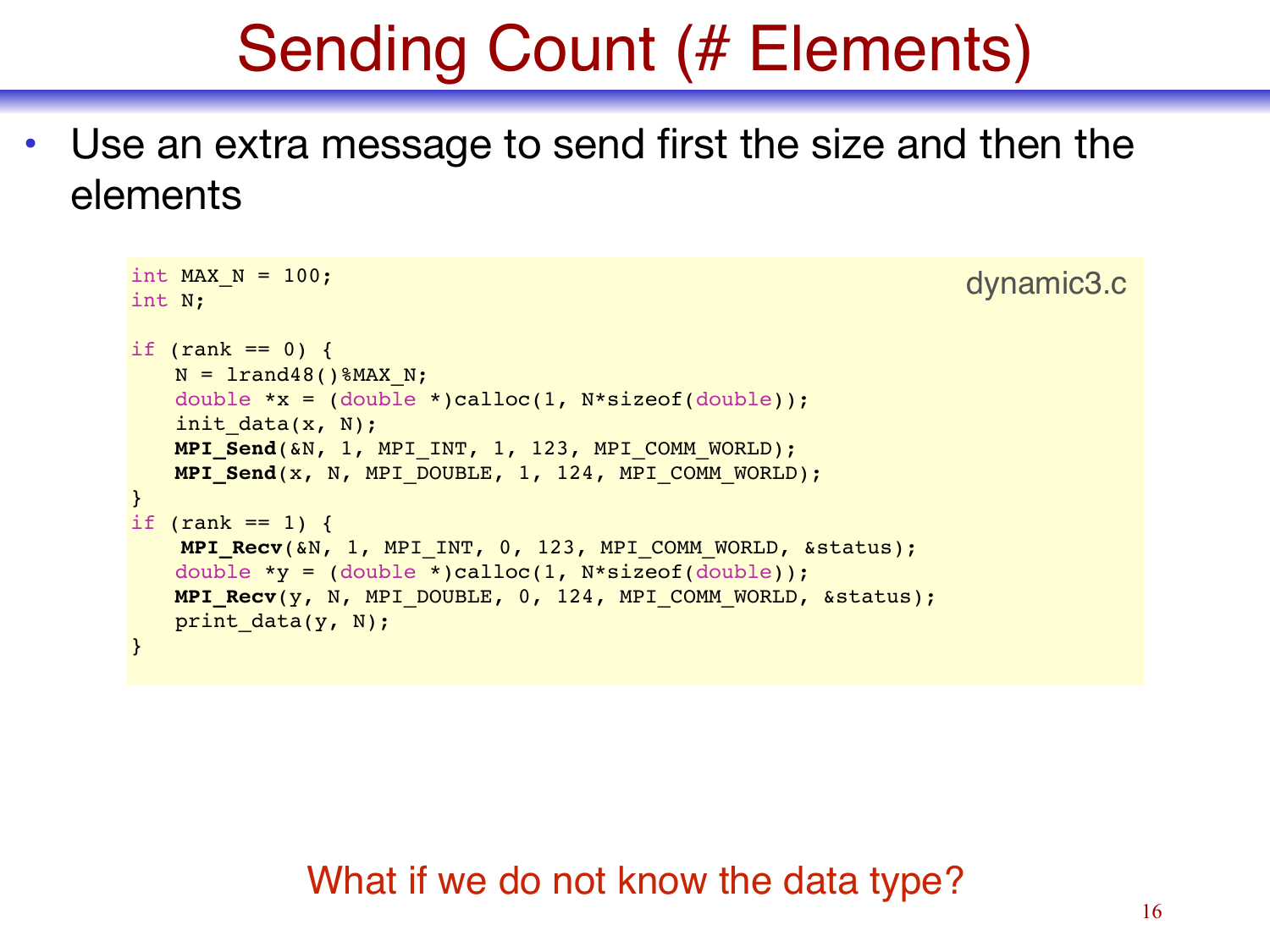## Dynamic Size and Datatype

#### • Send size and MPI datatype

```
if (rank == 0) {
   N = lrand48()%MAX N;
   double *x = (double *)calloc(1, N * sizeof(double));
    init data(x, N);
    MPI_Send(&N, 1, MPI_INT, 1, 123, MPI_COMM_WORLD); 
    long type = (long) MPI DOUBLE; MPI_Send(&type, sizeof(long), MPI_BYTE, 1, 124, MPI_COMM_WORLD); 
    MPI_Send(x, N, MPI_DOUBLE, 1, 125, MPI_COMM_WORLD); 
} 
if (rank == 1) {
    MPI_Recv(&N, 1, MPI_INT, 0, 123, MPI_COMM_WORLD, &status); 
   double *y = (double *) calculate(1, N*sizeof(double)); long type; 
    MPI_Recv(&type, sizeof(long), MPI_BYTE, 0, 124, MPI_COMM_WORLD, &status); 
   if (type == MPI_Double) {
        MPI_Recv(y, N, MPI_DOUBLE, 0, 125, MPI_COMM_WORLD, &status); 
    } else { 
        MPI_Abort(MPI_COMM_WORLD, 911); // from Deino MPI
     } 
    print_data(y, N); 
}
                                                                               This code here 
                                                                               is not safe! 
                                                                          dynamic4.c
```
The code above will work in many cases but it is not considered valid / safe. Rule: "You must never send MPI datatypes as messages" This should not be enough for us, we need to know why!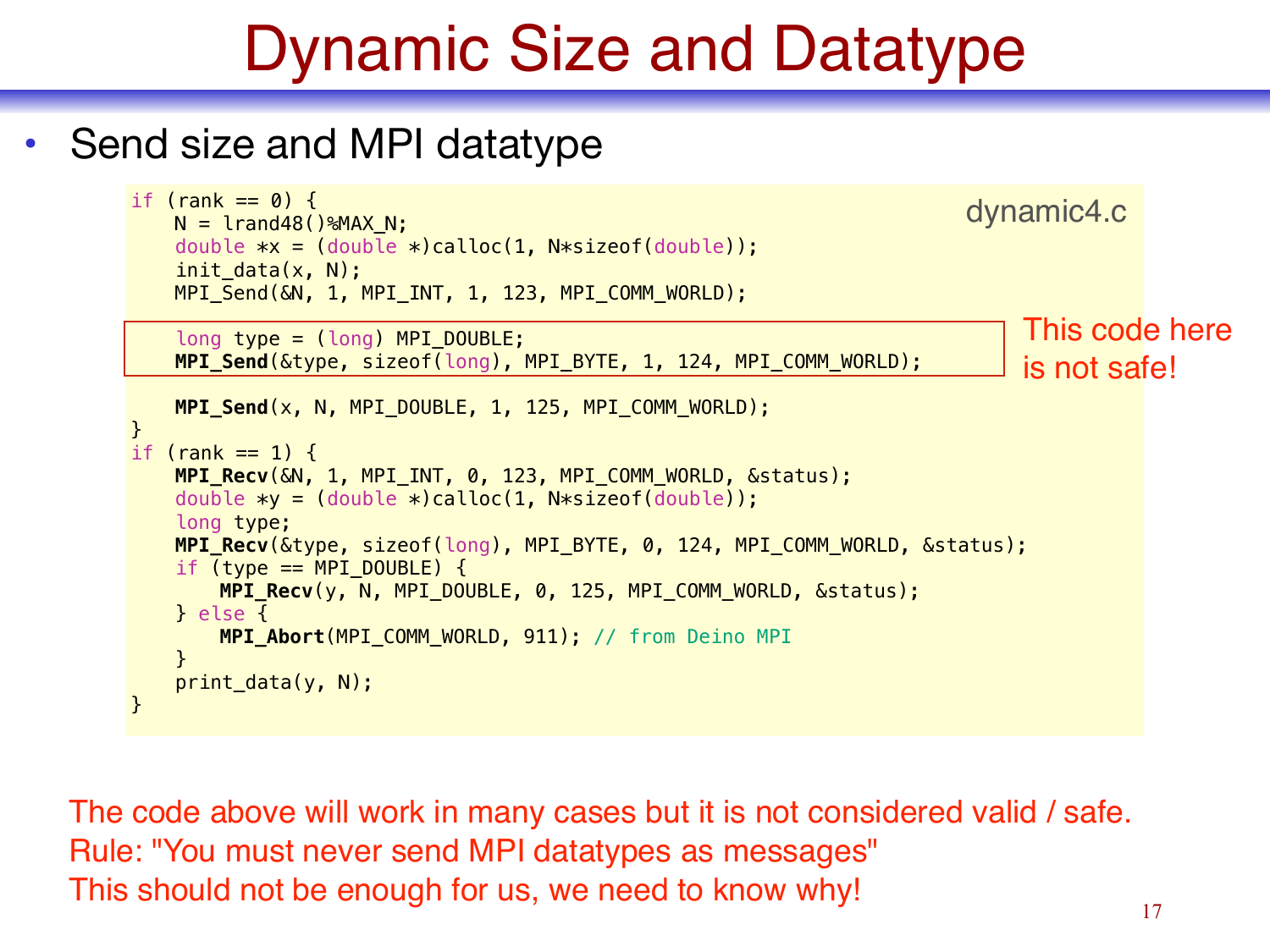## Dynamic Size and Datatype

- What is an MPI datatype? Looking again into mpi.h
	- MPICH
		- typedef int MPI\_Datatype;
		- MPI DOUBLE is a predefined constant integer
		- It has the same value on all processes
	- OpenMPI
		- typedef struct ompi datatype t \*MPI Datatype;
		- MPI DOUBLE is a pointer to a memory location
		- It depends on the memory layout of the process and thus it might be different for each process (rank) *[see code below]*

```
I am rank 1 of 2: type = 47347376649056, &type = 0x601060
long type = (long) MPI DOUBLE;
int main(int argc, char** argv)
{
    MPI_Init(&argc, &argv);
     int rank;
    MPI_Comm_rank(MPI_COMM_WORLD,&rank);
    printf("rank %d: type = %ld, &type = %p\n",
       rank, type, &type);
    MPI_Finalize();
     return 0;
}
                                              Processes will not always print the same values
                                               - True: MacOS + MPICH, Euler + OpenMPI
                                               - False: Euler + MVAPICH2 (= MPICH) 
                                                [chatzidp@eu-login-06 \sim]$ mpirun -n 2./hello_datatype
                                                I am rank 0 of 2: type = 47390899143520, \&type = 0 \times 601060
```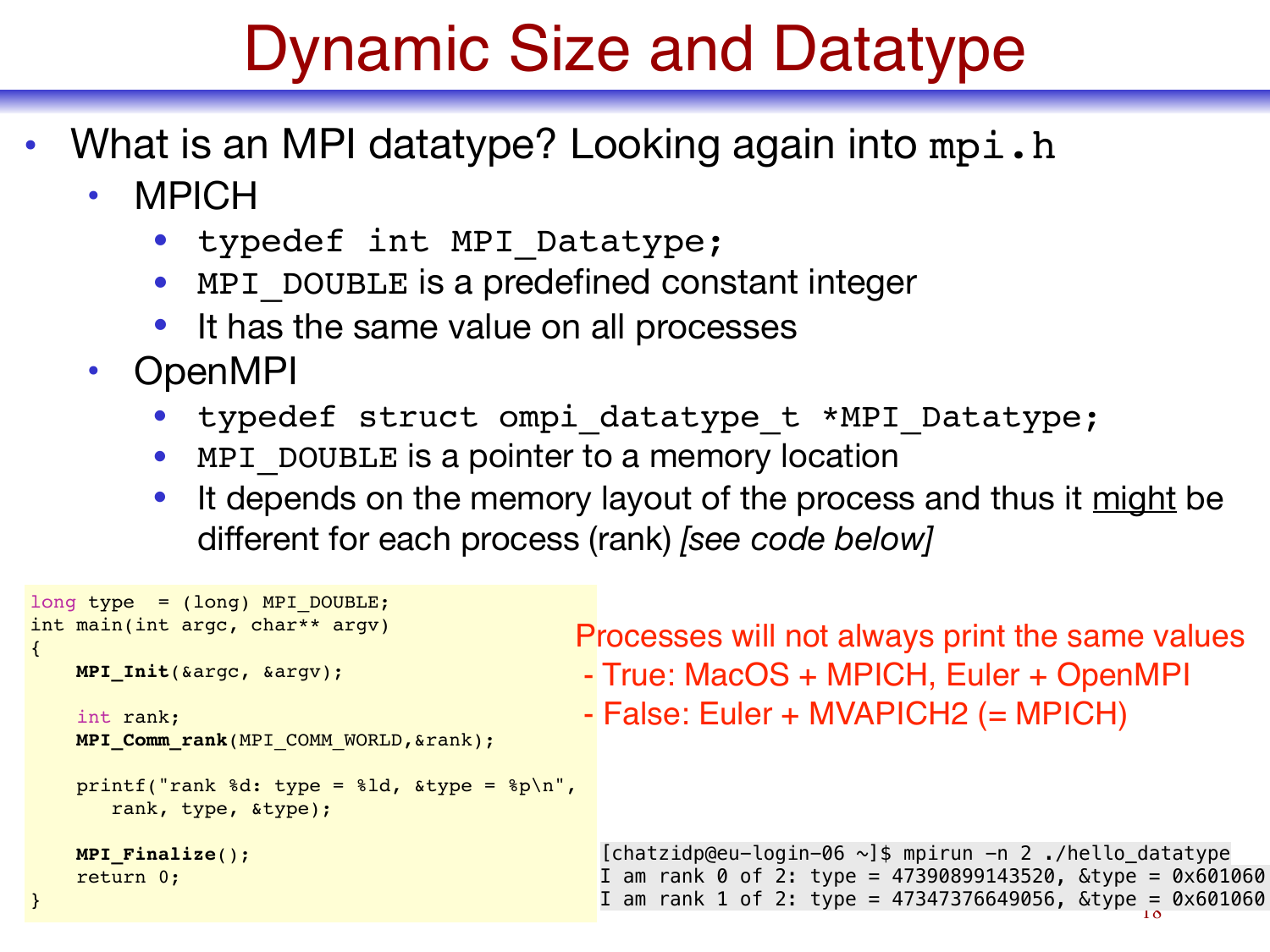## Dynamic Size and Datatype

#### • Solution: use your own mapping for MPI datatypes, e.g.:

```
const long MY MPI DOUBLE = 100;
if (rank == 0) {
   N = lrand48()%MAX N;
   double *x = (double *) calculate(1, N*sizeof(double)); init_data(x, N); 
    MPI_Send(&N, 1, MPI_INT, 1, 123, MPI_COMM_WORLD); 
    long type = (long) MY_MPI_DOUBLE; 
    MPI_Send(&type, 1, MPI_LONG, 1, 124, MPI_COMM_WORLD); 
    MPI_Send(x, N, MPI_DOUBLE, 1, 125, MPI_COMM_WORLD); 
} 
if (rank == 1) {
    MPI_Recv(&N, 1, MPI_INT, 0, 123, MPI_COMM_WORLD, &status); 
   double *y = (double *) calculate(1, N*sizeof(double)); long type; 
    MPI_Recv(&type, 1, MPI_LONG, 0, 124, MPI_COMM_WORLD, &status); 
    if (type == MY MPI DOUBLE) {
        MPI_Recv(y, N, MPI_DOUBLE, 0, 125, MPI_COMM_WORLD, &status); 
    } else { 
        MPI_Abort(MPI_COMM_WORLD, 911); // from Deino MPI
     } 
    print_data(y, N); 
}
```
Take-home message:

Your code must not be based on assumptions about the underlying software (and hardware)

19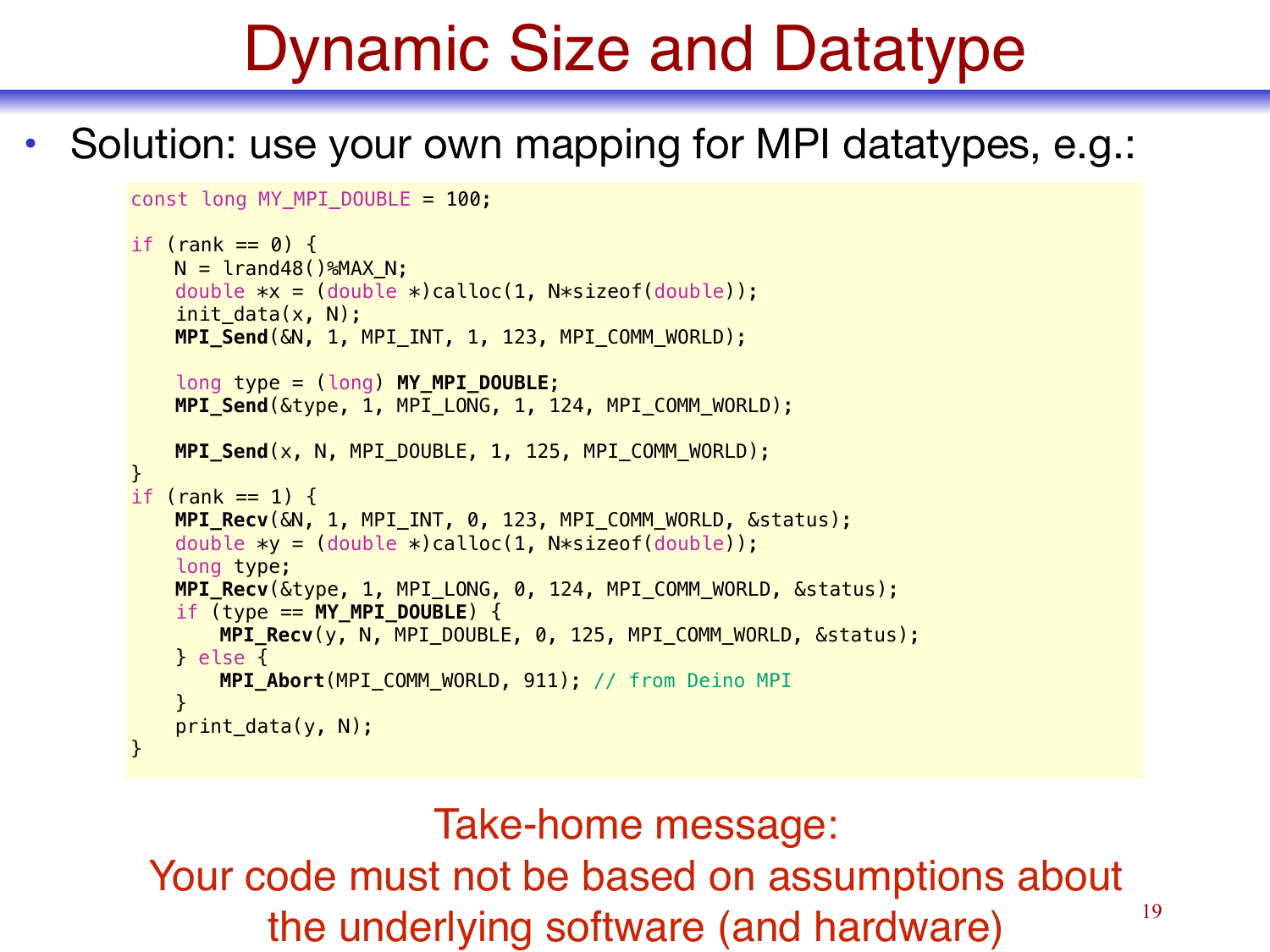### III. MPI Master-Worker (1/7)

```
#include <stdio.h>
#include <stdlib.h>
#include <mpi.h>
#define WORKTAG 1
#define DIETAG 2
void master();
void worker();
int main(int argc, char *argv[])
{
int myrank;
MPI_Init(&argc, &argv); /* initialize MPI */
MPI Comm rank(MPI COMM WORLD, &myrank); /* process rank, 0 to N-1 */
if (myrank == 0) {
   master();
} else {
    worker();
}
MPI Finalize(); /* cleanup MPI */return 0;
}
```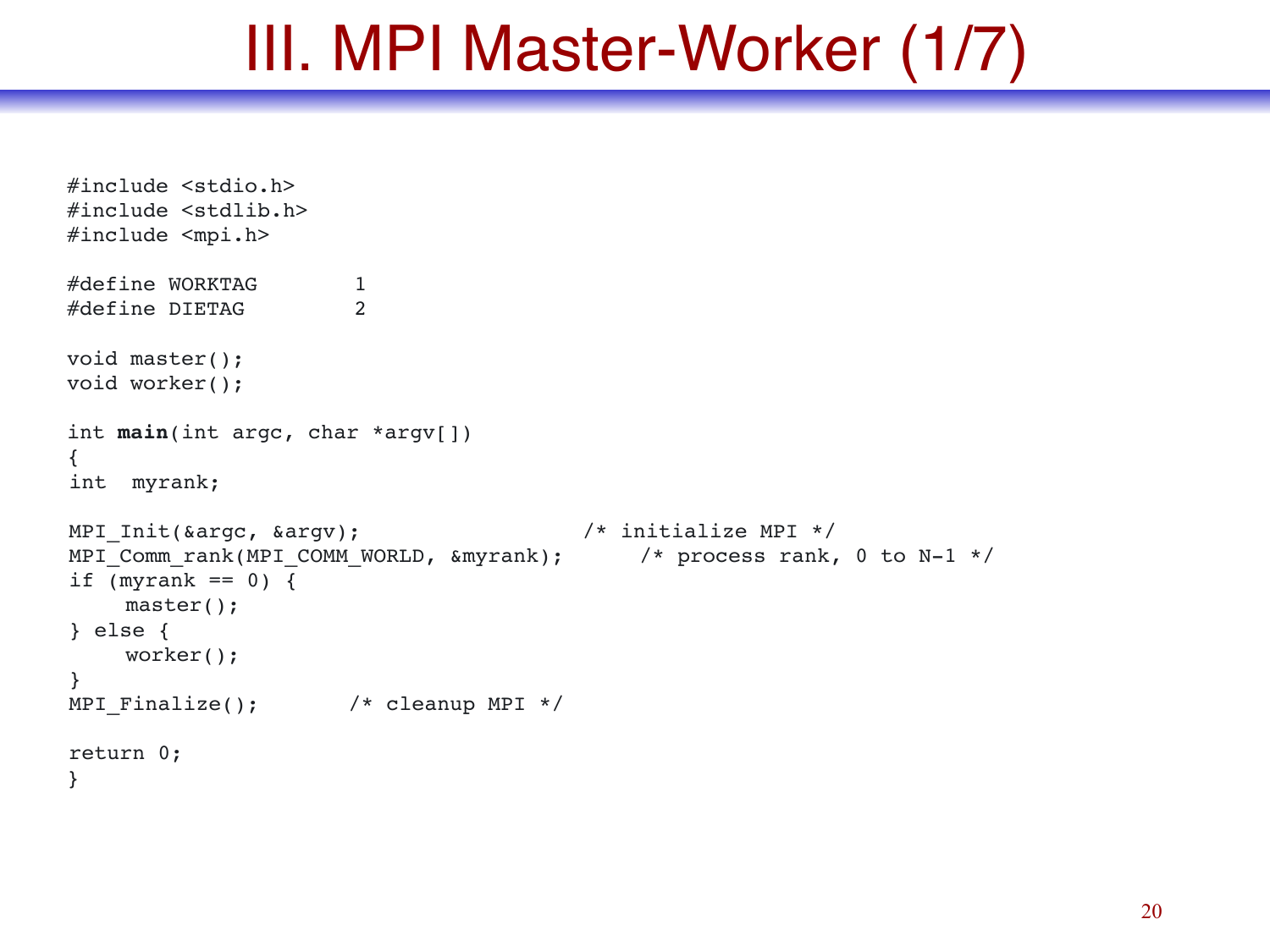## MPI Master-Worker (2/7)

```
/* A very naive work queue */
typedef struct work_s
{
int pos;
double x[2];
double y;
} work_t;
work_t *workarray;
int work_id, nworks;
void init_work(int n)
{
   int i;
 workarray = malloc(n*sizeof(work t));
  work id = 0; nworks = n;
  for (i = 0; i < n; i++) {
    workarray[i].pos = i;workarray[i].x[0] = drag48();workarray[i].x[1] = drag48();
   }
}
```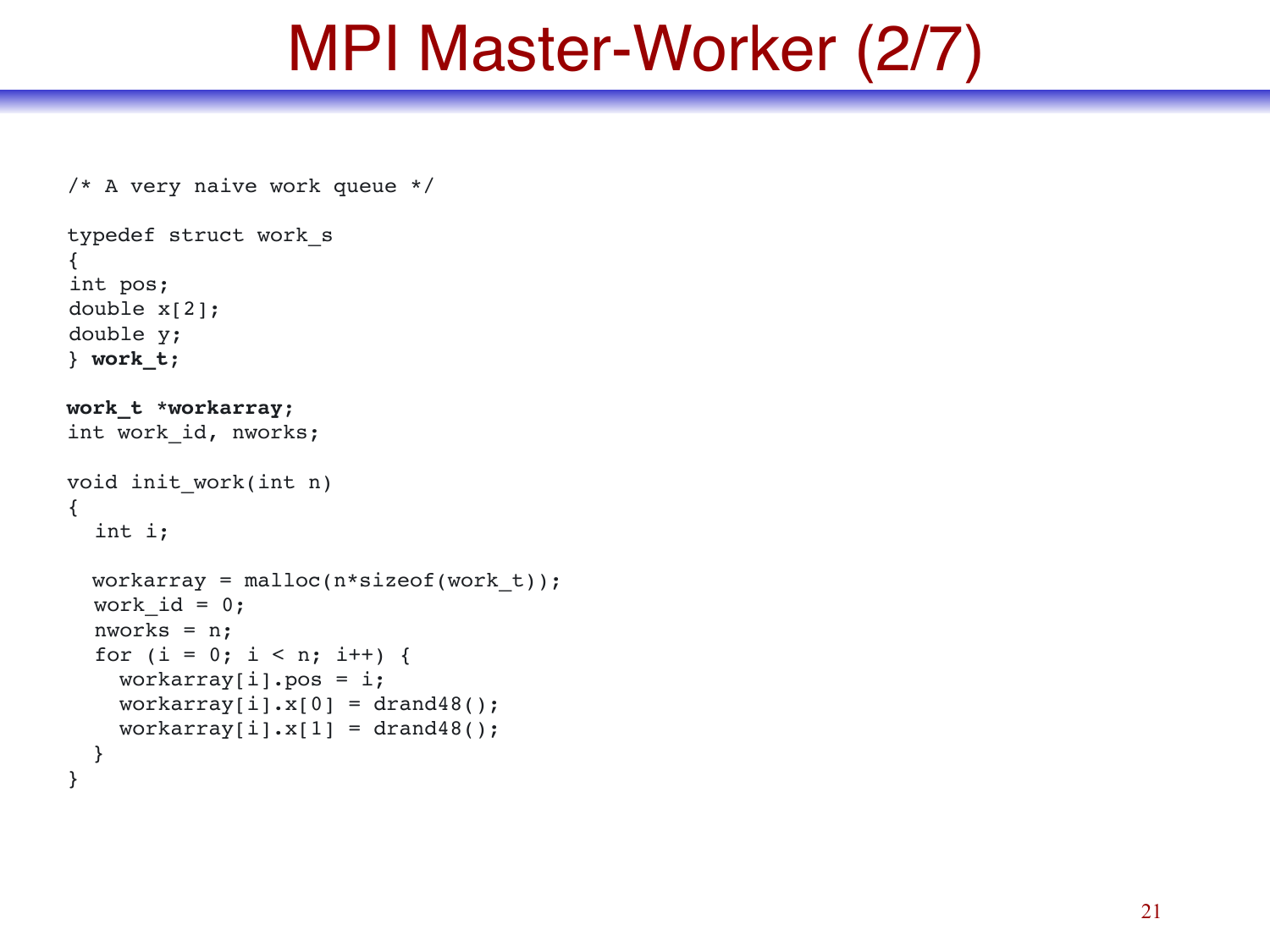## MPI Master-Worker (3/7)

```
work t *get next work request()
{
  if (work id >= nworks) return NULL;
 work t * w = &workarray[work id];
   work_id++;
   return w;
}
void print_work()
{
   int i;
  int n = nworks;
  for (i = 0; i < n; i++) {
    printf("work[%d]: %f %f -> %f\n", i, workarray[i].x[0],
             workarray[i].x[1], workarray[i].y);
   }
}
```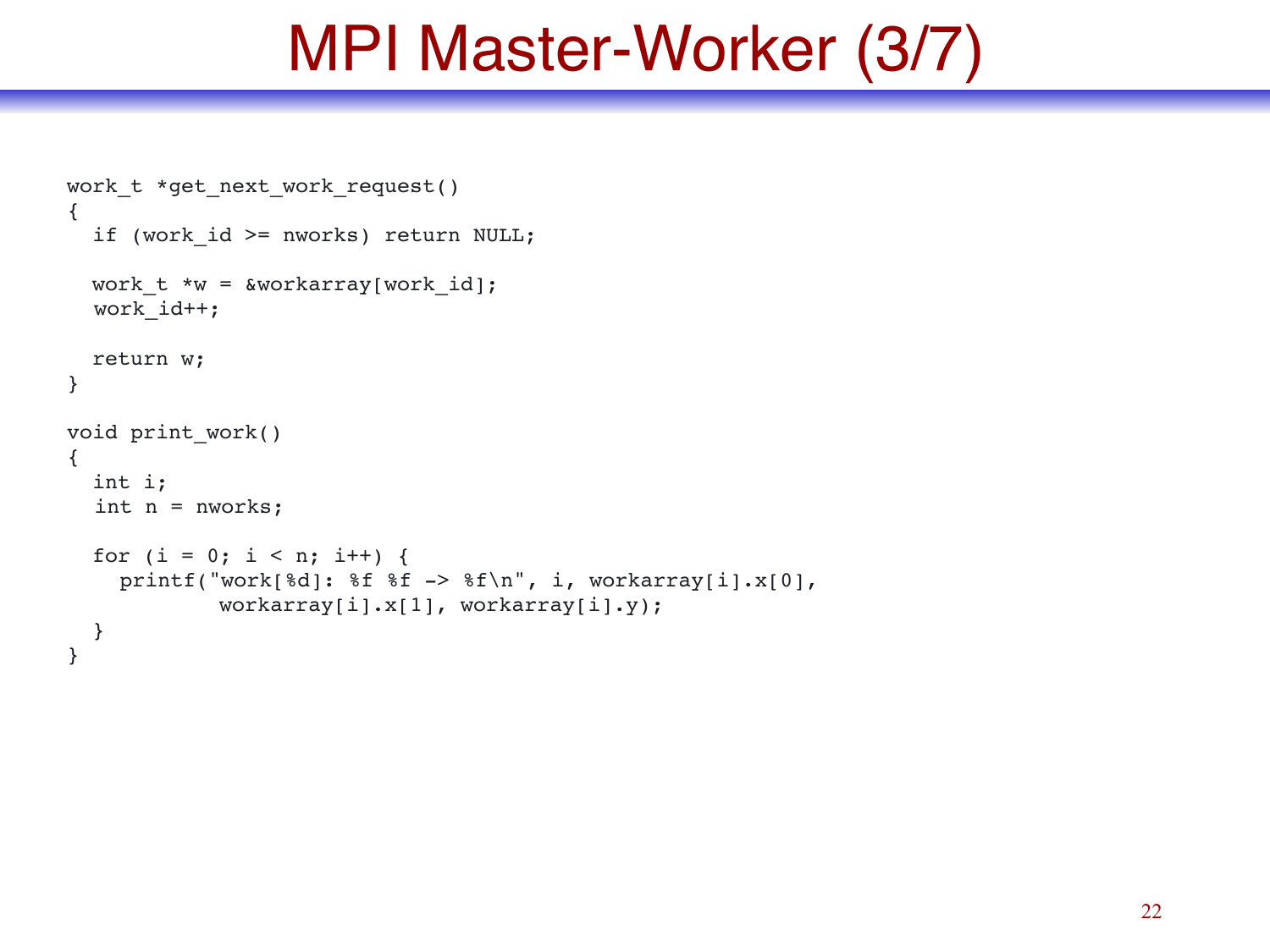### MPI Master-Worker (4/7)

```
typedef struct result_s
{
   int pos;
   double y;
} result_t;
void worker()
{
   int rank;
  result t result;
 work t work;
 MPI Status status;
  MPI Comm rank(MPI COMM WORLD, &rank);
  for (i; j) {
    MPI_Recv(&work, sizeof(work t), MPI_CHAR, 0, MPI_ANY_TAG, MPI_COMM_WORLD, &status);
    /* Check the tag of the received message */if (status. MPI TAG == DIERAG) {
        return;
    }
    result.pos = work.pos;
    result.y = work.x[0] + work.x[1];sleep(1);
    printf("result of work %d on %d : %f\n", result.pos, rank, result.y);
    MPI_Send(&result, sizeof(result t), MPI_CHAR, 0, 0, MPI_COMM_WORLD);
   }
}
```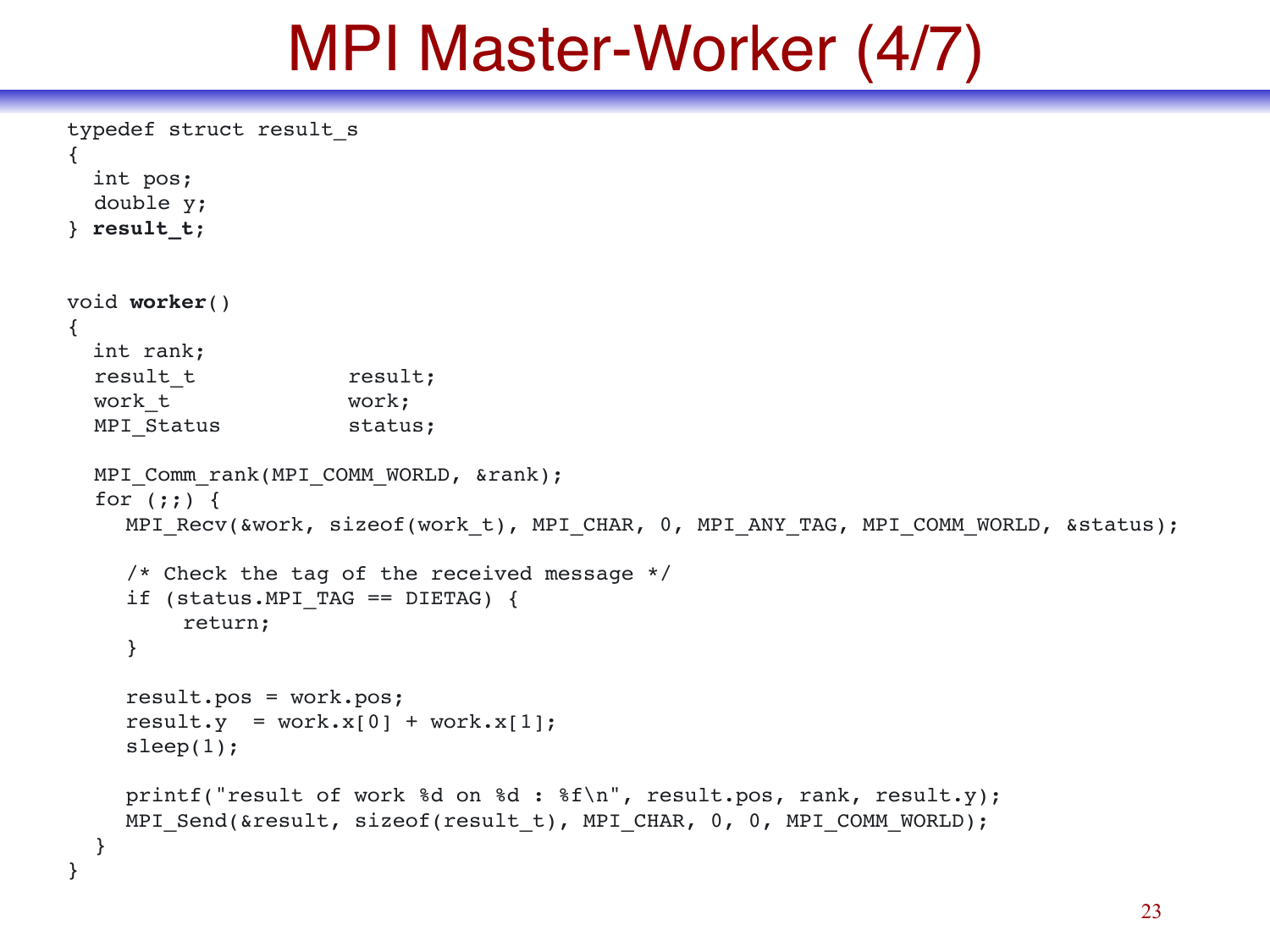### MPI Master-Worker (5/7)

```
void master()
{
int ntasks, rank;
double result;
MPI Status status;
MPI Comm size(MPI COMM WORLD, &ntasks); / /* #processes in application */
init work(10);
/*
  * Seed the workers.
  */
work_t *work;
for (rank = 1; rank < ntasks; ++rank) {
    work = get next work request();
    printf("sending work %d\n", work->pos);
    MPI Send(work, /* message buffer */sizeof(work_t), \frac{1}{2} /* one data item */
    MPI_CHAR, \overline{\qquad} /* data item is a struct */
    rank, /* destination process rank */WORKTAG, /* user chosen message tag */
    MPI COMM WORLD); /* always use this */
}
```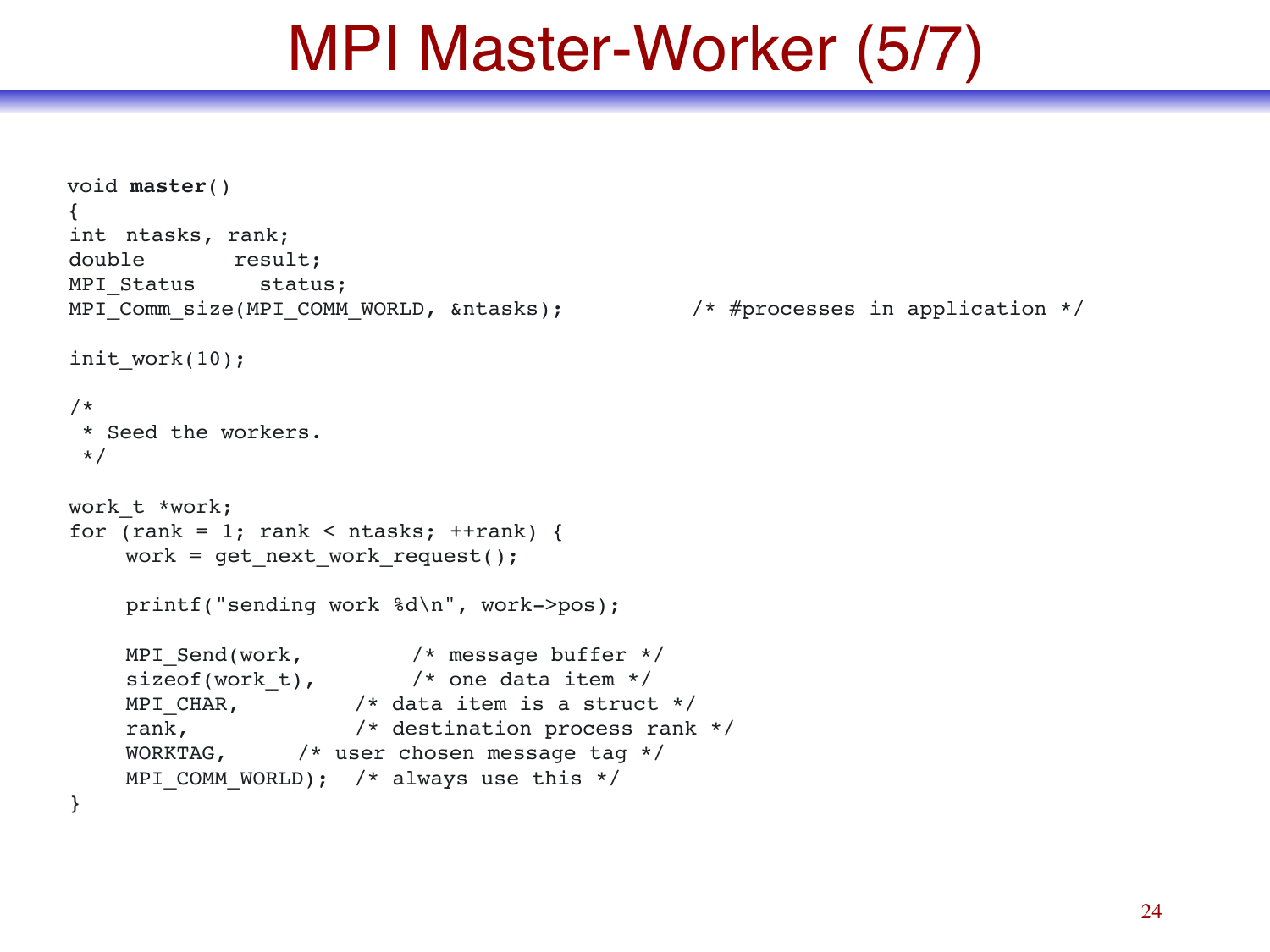## MPI Master-Worker (6/7)

```
/*
  * Receive a result from any worker and dispatch a new work
  * until work requests have been exhausted.
  */
result t res;
work = get next work request();
while (work != NULL) {
     MPI Recv(&res, \overline{\phantom{a}} /* message buffer */
      sizeof(result_t), /* one data item .. */
     MPI_CHAR, \begin{array}{ccc} \n\sqrt{7} & \text{if a struct } * / \n\end{array}<br>
MPI_ANY_SOURCE, \begin{array}{ccc} \n\sqrt{7} & \text{otherwise} & \n\end{array}/* receive from any sender */MPI_ANY_TAG, \begin{array}{ccc} \n\end{array} /* any type of message */<br>
MPI_COMM_WORLD, \begin{array}{ccc} \n\end{array} /* always use this */
                                        /* always use this */&status); /* received message info */
      workarray[res.pos].y = res.y;printf("sending work %d\n", work->pos);
      MPI Send(work, sizeof(work t), MPI CHAR, status.MPI SOURCE, WORKTAG, MPI COMM WORLD);
      work = get next work request();
}
```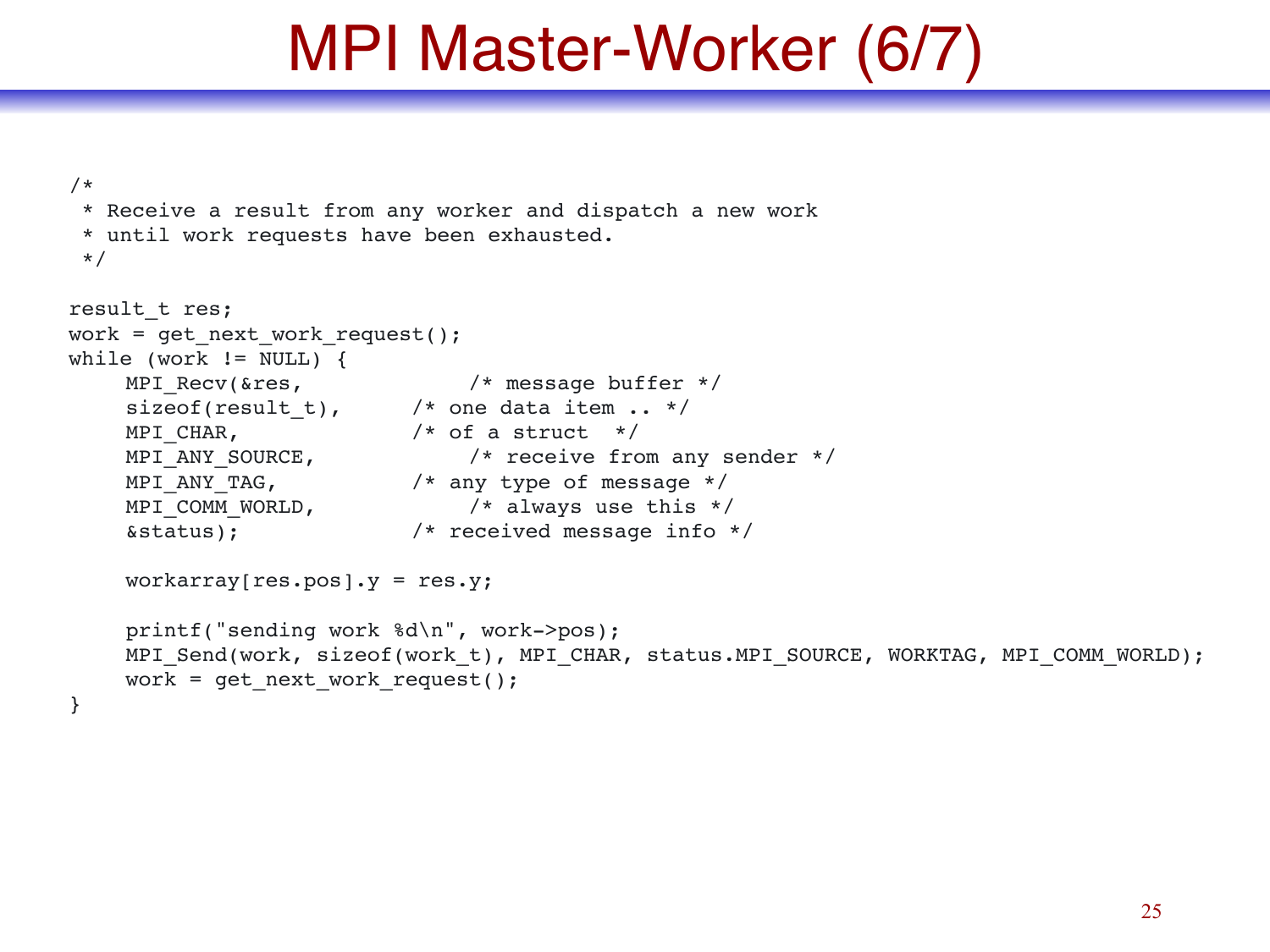## MPI Master-Worker (7/7)

```
/*
  * Receive results for pending work requests.
  */
for (rank = 1; rank < ntasks; ++rank) {
  MPI_Recv(&res,sizeof(result_t),MPI_CHAR,MPI_ANY_SOURCE,MPI_ANY_TAG,MPI_COMM_WORLD,&status);
  workarray[res.pos].y = res.y;
}
/*
  * Tell all the workers to exit.
  */
for (rank = 1; rank < ntasks; ++rank) {
    MPI_Send(0, 0, MPI_CHAR, rank, DIETAG, MPI_COMM_WORLD);
}
/* Print the results */
print_work();
}
```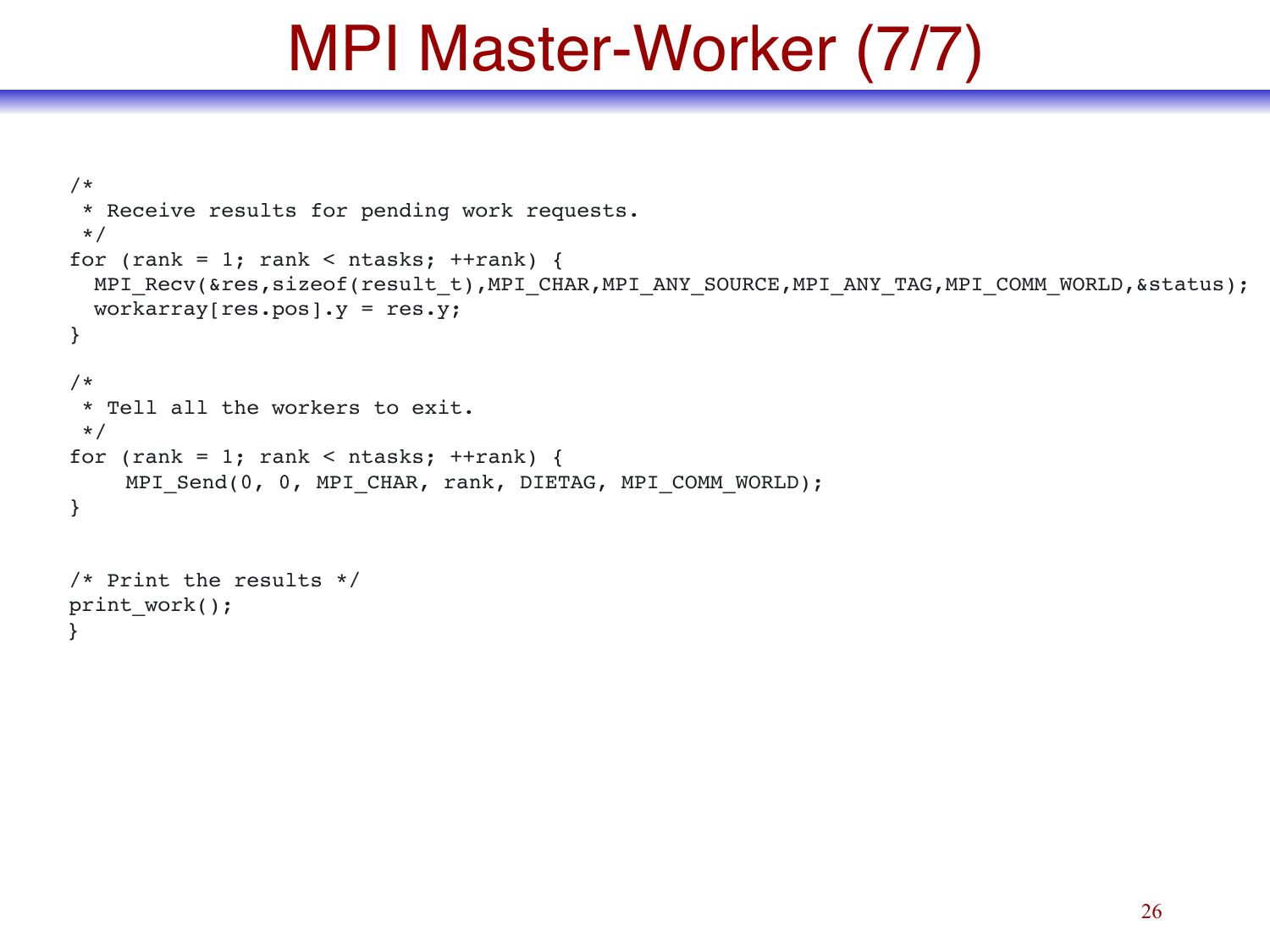## IV. Exam Question

Consider the following MPI code:

```
1 // int myrank: MPI rank
   // int nprocs: number of MPI processes
\overline{2}// double A: array of size nprocs-1
3
4
   if (myrank < nprocs-1)
5
6
     double a = prepare_data(); // variable execution time
7
     MPI Send (&a, 1, MPI DOUBLE, size-1, myrank+100, MPI COMM WORLD);
8
   \mathcal{F}\mathbf{Q}else
10<sup>1</sup>\{11
      for (int i = 0; i < nprocs-1; i++)
12
       \{13
          MPI_Status status;
14
          MPI_Recv(&A[i], 1, MPI_DOUBLE, i, i+100, MPI_COMM_WORLD, & status);
15
          process(A[i]);
16
17
18
```
a) Parallelize the for loop executed by the last rank.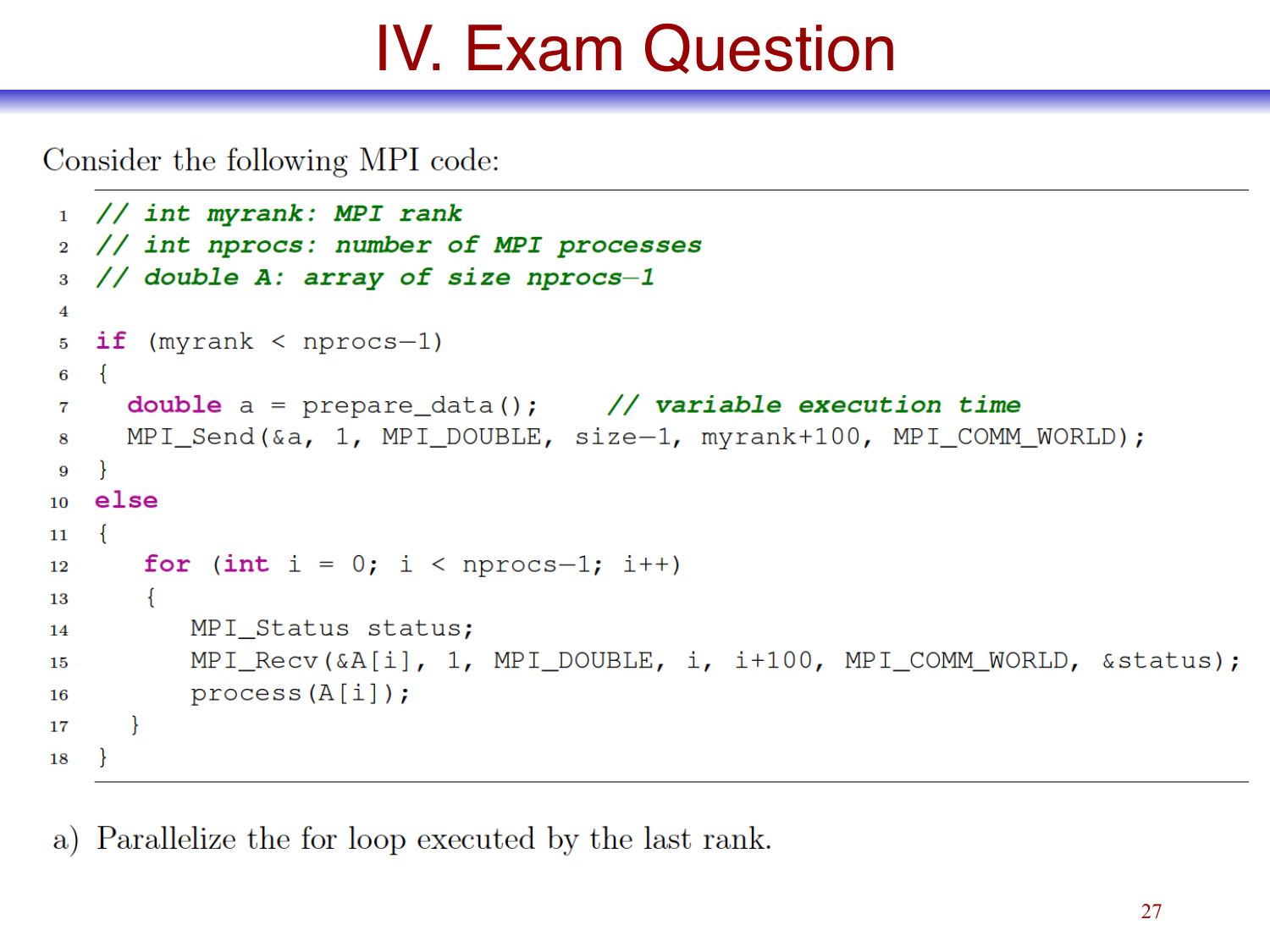## Possible but inefficient solution

```
if (myrank < nprocs-1)
{
    double a = myrank; // prepare_data();
   MPI_Send(&a, 1, MPI_DOUBLE, nprocs-1, myrank+100, MPI_COMM_WORLD);
}
else
{
   double A[nprocs-1];
   #pragma omp parallel
   {
   #pragma omp master
   {
    for (int i = 0; i < nprocs-1; i++) {
      #pragma omp task firstprivate(i) shared(A)
       {
         MPI_Status status;
        MPI Recv(&A[i], 1, MPI DOUBLE, i, i+100, MPI COMM WORLD, &status);
         process(A[i]);
       }
     }
   } // master
   } // parallel
                                                                    Not efficient if 
                                                    # incoming messages \lt # available workers
```
}